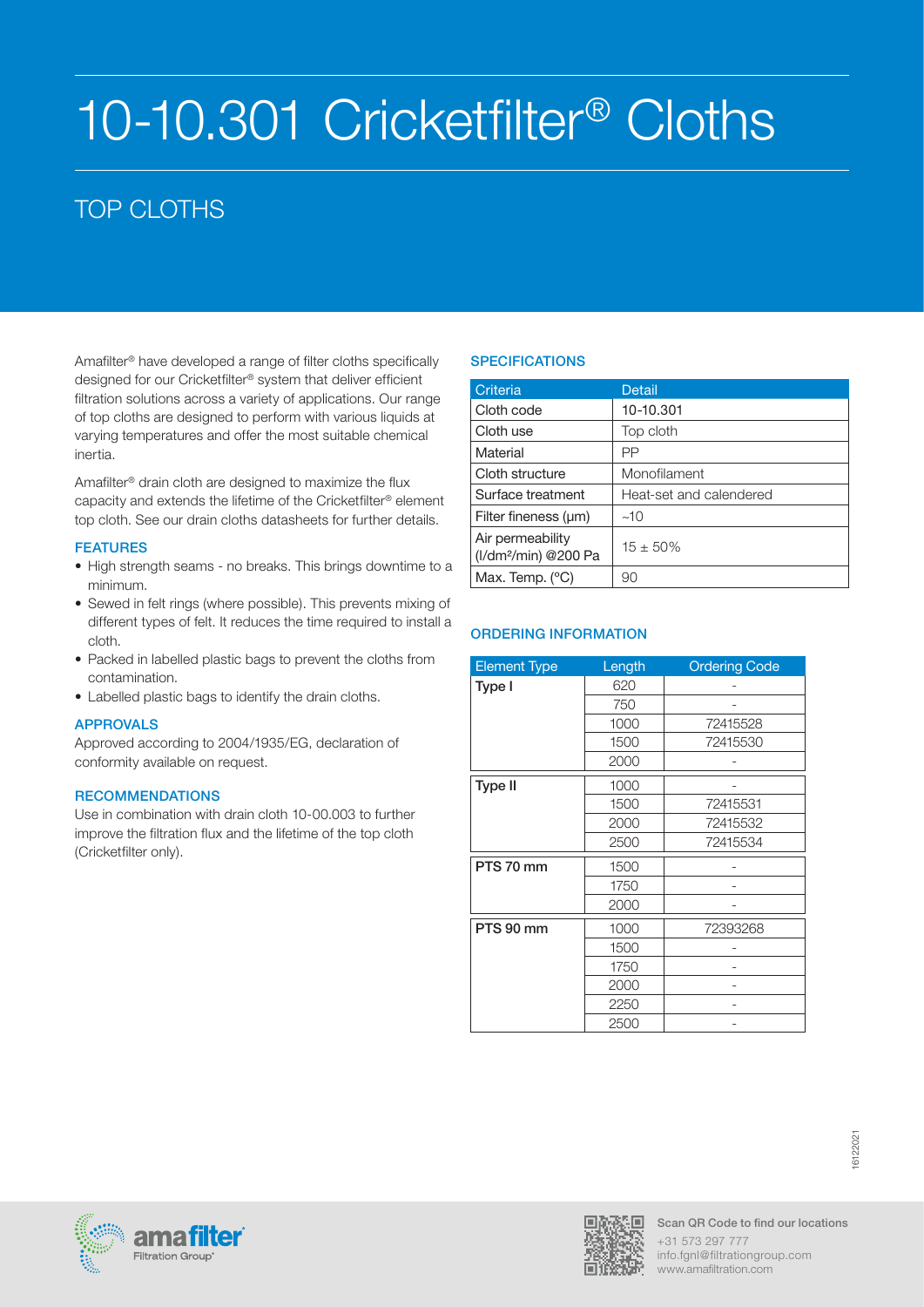# 10-10.306 Cricketfilter® Cloths

# TOP CLOTHS

Amafilter® have developed a range of filter cloths specifically designed for our Cricketfilter® system that deliver efficient filtration solutions across a variety of applications. Our range of top cloths are designed to perform with various liquids at varying temperatures and offer the most suitable chemical inertia.

Amafilter® drain cloth are designed to maximize the flux capacity and extends the lifetime of the Cricketfilter® element top cloth. See our drain cloths datasheets for further details.

### FEATURES

- High strength seams no breaks. This brings downtime to a minimum.
- Sewed in felt rings (where possible). This prevents mixing of different types of felt. It reduces the time required to install a cloth.
- Packed in labelled plastic bags to prevent the cloths from contamination.
- Labelled plastic bags to identify the drain cloths.

# APPROVALS

Approved according to 2004/1935/EG, declaration of conformity available on request.

Approved according to FDA, declaration of conformity available on request.

#### **RECOMMENDATIONS**

Use in combination with drain cloth 10-00.003 to further improve the filtration flux and the lifetime of the top cloth.

Wash the filter cloth before use.

# **SPECIFICATIONS**

| Criteria                                             | <b>Detail</b> |
|------------------------------------------------------|---------------|
| Cloth code                                           | 10-10.306     |
| Cloth use                                            | Top cloth     |
| Material                                             | PP            |
| Cloth structure                                      | Monofilament  |
| Surface treatment                                    | Calendered    |
| Filter fineness (um)                                 | ~1.45         |
| Air permeability<br>(I/dm <sup>2</sup> /min) @200 Pa | ~66           |
| Max. Temp. $(^{\circ}C)$                             | 90            |

| <b>Element Type</b> | Length | <b>Ordering Code</b> |
|---------------------|--------|----------------------|
| Type I              | 620    |                      |
|                     | 750    |                      |
|                     | 1000   | 72459725             |
|                     | 1500   | 72462888             |
|                     | 2000   |                      |
| Type II             | 1000   |                      |
|                     | 1500   | 72432853             |
|                     | 2000   |                      |
|                     | 2500   | 72432855             |



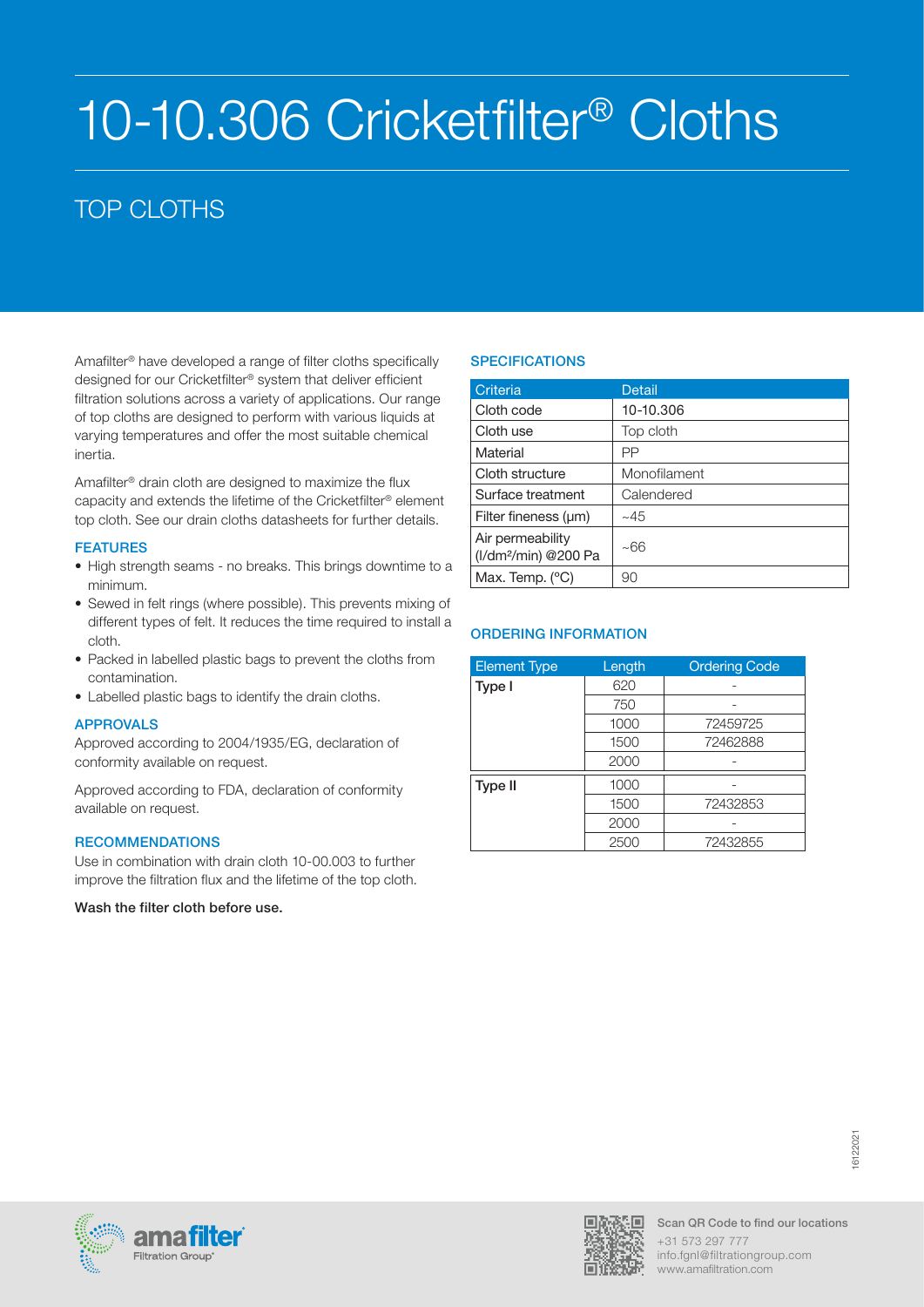# 10-10.309 Cricketfilter® Cloths

# TOP CLOTHS

Amafilter® have developed a range of filter cloths specifically designed for our Cricketfilter® system that deliver efficient filtration solutions across a variety of applications. Our range of top cloths are designed to perform with various liquids at varying temperatures and offer the most suitable chemical inertia.

Amafilter® drain cloth are designed to maximize the flux capacity and extends the lifetime of the Cricketfilter® element top cloth. See our drain cloths datasheets for further details.

### FEATURES

- High strength seams no breaks. This brings downtime to a minimum.
- Sewed in felt rings (where possible). This prevents mixing of different types of felt. It reduces the time required to install a cloth.
- Packed in labelled plastic bags to prevent the cloths from contamination.
- Labelled plastic bags to identify the drain cloths.

# APPROVALS

Approved according to 2004/1935/EG, declaration of conformity available on request.

#### **RECOMMENDATIONS**

Use in combination with drain cloth 10-00.003 to further improve the filtration flux and the lifetime of the top cloth.

# **SPECIFICATIONS**

| Criteria                                             | <b>Detail</b> |
|------------------------------------------------------|---------------|
| Cloth code                                           | 10-10.309     |
| Cloth use                                            | Top cloth     |
| Material                                             | PP            |
| Cloth structure                                      | Monofilament  |
| Surface treatment                                    | Calendered    |
| Filter fineness (um)                                 | ~100          |
| Air permeability<br>(I/dm <sup>2</sup> /min) @200 Pa | $90 \pm 30\%$ |
| Max. Temp. $(^{\circ}C)$                             | 90            |

| <b>Element Type</b> | Length | <b>Ordering Code</b> |
|---------------------|--------|----------------------|
| Type I              | 620    |                      |
|                     | 750    |                      |
|                     | 1000   |                      |
|                     | 1500   | 72415538             |
|                     | 2000   |                      |
| <b>Type II</b>      | 1000   |                      |
|                     | 1500   |                      |
|                     | 2000   | 72415539             |
|                     | 2500   |                      |



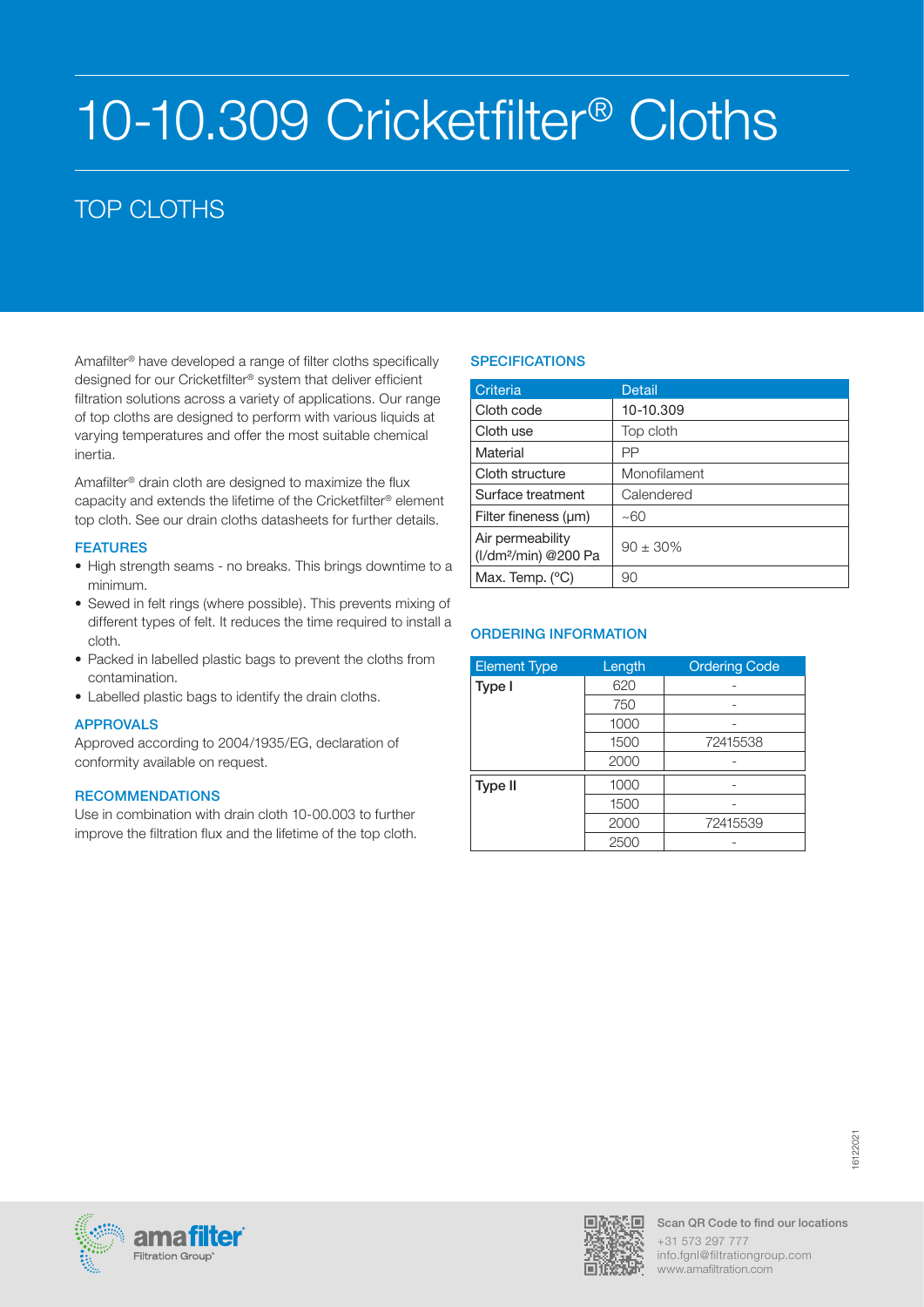# 10-20.200 Cricketfilter® Cloths

# TOP CLOTHS

Amafilter® have developed a range of filter cloths specifically designed for our Cricketfilter® system that deliver efficient filtration solutions across a variety of applications. Our range of top cloths are designed to perform with various liquids at varying temperatures and offer the most suitable chemical inertia.

Amafilter® drain cloth are designed to maximize the flux capacity and extends the lifetime of the Cricketfilter® element top cloth. See our drain cloths datasheets for further details.

### FEATURES

- High strength seams no breaks. This brings downtime to a minimum.
- Sewed in felt rings (where possible). This prevents mixing of different types of felt. It reduces the time required to install a cloth.
- Packed in labelled plastic bags to prevent the cloths from contamination.
- Labelled plastic bags to identify the drain cloths.

# APPROVALS

Approved according to 2004/1935/EG, declaration of conformity available on request.

#### **RECOMMENDATIONS**

Use in combination with drain cloth 10-00.003 to further improve the filtration flux and the lifetime of the top cloth.

# **SPECIFICATIONS**

| Criteria                                             | <b>Detail</b>           |
|------------------------------------------------------|-------------------------|
| Cloth code                                           | 10-20.200               |
| Cloth use                                            | Top cloth               |
| Material                                             | PP                      |
| Cloth structure                                      | Multifilament           |
| Surface treatment                                    | Heat-set and calendered |
| Filter fineness (um)                                 | ~8                      |
| Air permeability<br>(I/dm <sup>2</sup> /min) @200 Pa | $15 \pm 40\%$           |
| Max. Temp. $(^{\circ}C)$                             | 90                      |

| <b>Element Type</b> | Length | <b>Ordering Code</b> |
|---------------------|--------|----------------------|
| Type I              | 620    |                      |
|                     | 750    |                      |
|                     | 1000   | 72462848             |
|                     | 1500   |                      |
|                     | 2000   |                      |
| Type II             | 1000   |                      |
|                     | 1500   | 72415547             |
|                     | 2000   |                      |
|                     | 2500   | 72459357             |



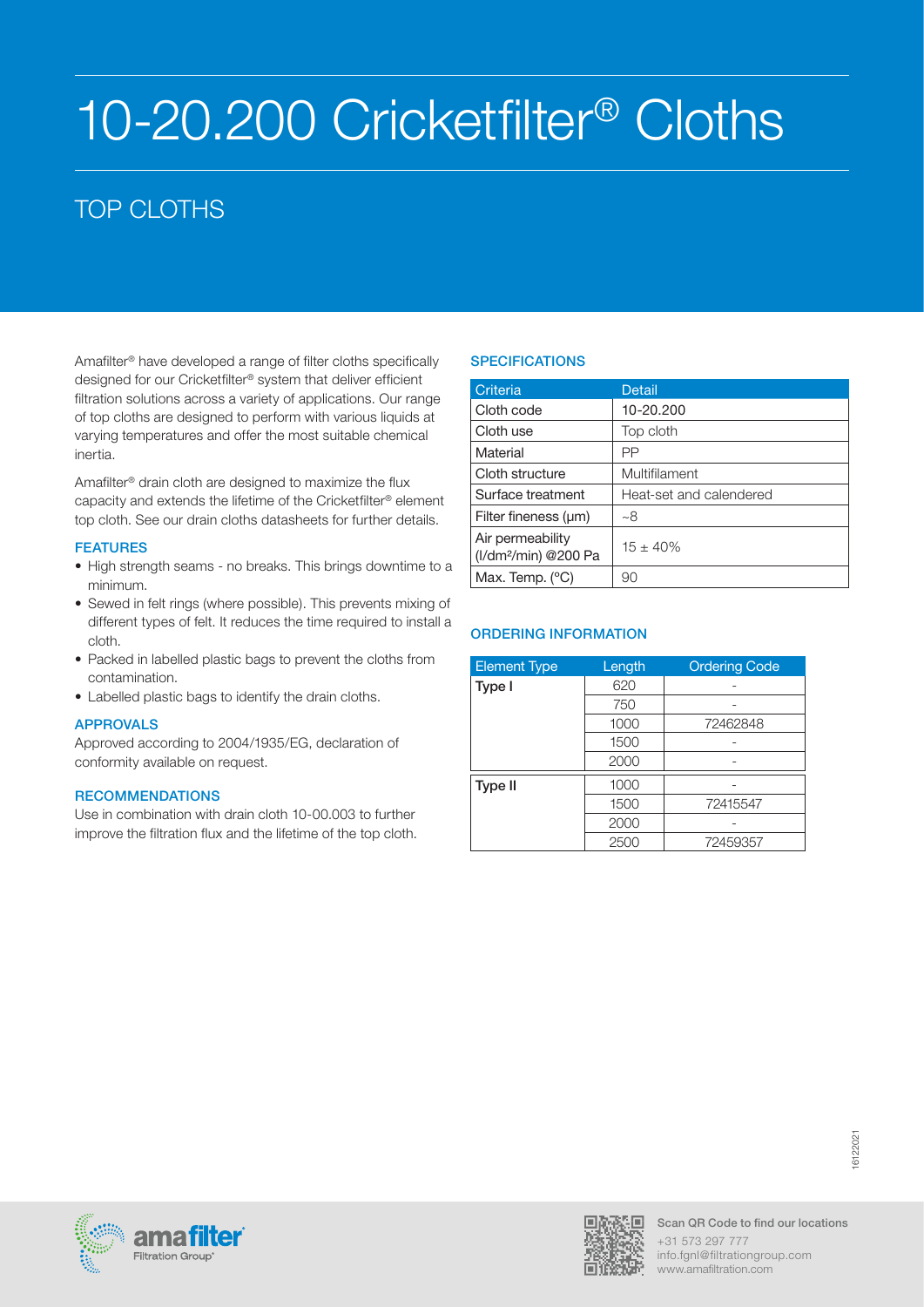# 10-20.202 Cricketfilter® Cloths

# TOP CLOTHS

Amafilter® have developed a range of filter cloths specifically designed for our Cricketfilter® system that deliver efficient filtration solutions across a variety of applications. Our range of top cloths are designed to perform with various liquids at varying temperatures and offer the most suitable chemical inertia.

Amafilter® drain cloth are designed to maximize the flux capacity and extends the lifetime of the Cricketfilter® element top cloth. See our drain cloths datasheets for further details.

### FEATURES

- High strength seams no breaks. This brings downtime to a minimum.
- Sewed in felt rings (where possible). This prevents mixing of different types of felt. It reduces the time required to install a cloth.
- Packed in labelled plastic bags to prevent the cloths from contamination.
- Labelled plastic bags to identify the drain cloths.

# APPROVALS

Approved according to 2004/1935/EG, declaration of conformity available on request.

#### **RECOMMENDATIONS**

Use in combination with drain cloth 10-00.003 to further improve the filtration flux and the lifetime of the top cloth.

# **SPECIFICATIONS**

| Criteria                                             | <b>Detail</b>                   |
|------------------------------------------------------|---------------------------------|
| Cloth code                                           | 10-20.202                       |
| Cloth use                                            | Top cloth                       |
| Material                                             | PP                              |
| Cloth structure                                      | Multifilament                   |
| Surface treatment                                    | Singed, heat set and calendered |
| Filter fineness $(\mu m)$                            | ~1~                             |
| Air permeability<br>(I/dm <sup>2</sup> /min) @200 Pa | $5 + 50\%$                      |
| Max. Temp. $(^{\circ}C)$                             | 90                              |

| <b>Element Type</b> | Length | <b>Ordering Code</b> |
|---------------------|--------|----------------------|
| Type I              | 620    |                      |
|                     | 750    |                      |
|                     | 1000   | 72415548             |
|                     | 1500   | 72415549             |
|                     | 2000   |                      |
| Type II             | 1000   |                      |
|                     | 1500   |                      |
|                     | 2000   |                      |
|                     | 2500   | 72415550             |



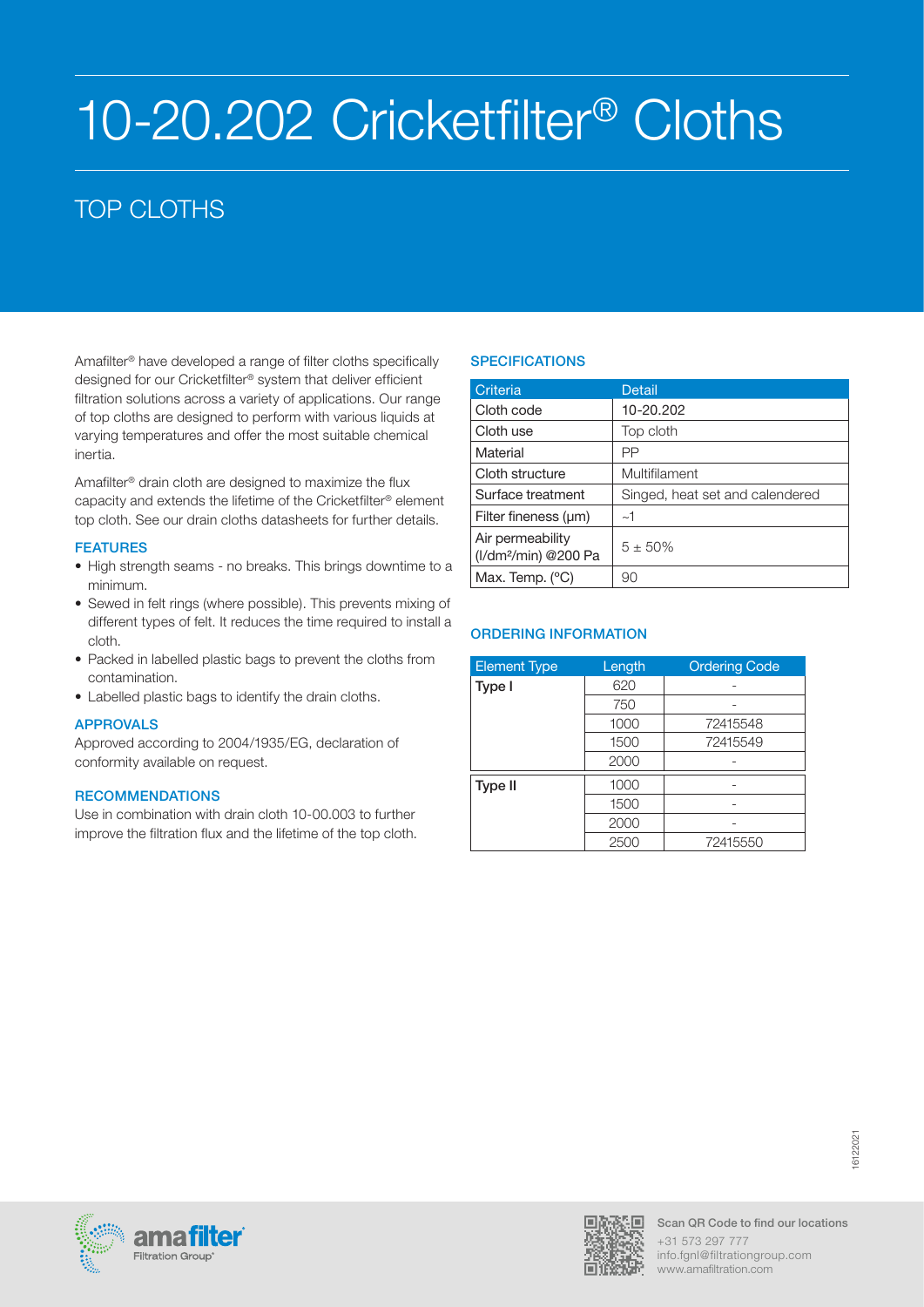# 10-30.200 Cricketfilter® Cloths

# TOP CLOTHS

Amafilter® have developed a range of filter cloths specifically designed for our Cricketfilter® system that deliver efficient filtration solutions across a variety of applications. Our range of top cloths are designed to perform with various liquids at varying temperatures and offer the most suitable chemical inertia.

Amafilter® drain cloth are designed to maximize the flux capacity and extends the lifetime of the Cricketfilter® element top cloth. See our drain cloths datasheets for further details.

### FEATURES

- High strength seams no breaks. This brings downtime to a minimum.
- Packed in labelled plastic bags to prevent the cloths from contamination.
- Labelled plastic bags to identify the drain cloths.

# APPROVALS

Approved according to 2004/1935/EG, declaration of conformity available on request.

Approved according to FDA, declaration of conformity available on request.

#### **RECOMMENDATIONS**

Use in combination with drain cloth 10-00.003 to further improve the filtration flux and the lifetime of the top cloth.

Wash the filter cloth before use.

# **SPECIFICATIONS**

| Criteria                                             | <b>Detail</b>  |
|------------------------------------------------------|----------------|
| Cloth code                                           | 10-30.200      |
| Cloth use                                            | Top cloth      |
| Material                                             | РP             |
| Cloth structure                                      | Needle felt    |
| Surface treatment                                    | Untreated      |
| Filter fineness $(\mu m)$                            | $-20$          |
| Air permeability<br>(I/dm <sup>2</sup> /min) @200 Pa | $420 \pm 10\%$ |
| Max. Temp. (°C)                                      | 90             |

| <b>Element Type</b> | Length | <b>Ordering Code</b> |
|---------------------|--------|----------------------|
| Type I              | 620    |                      |
|                     | 750    |                      |
|                     | 1000   | 72381266             |
|                     | 1500   | 72361434             |
|                     | 2000   |                      |
| <b>Type II</b>      | 1000   |                      |
|                     | 1500   | 72381274             |
|                     | 2000   | 72373213             |
|                     | 2500   |                      |
| PTS 70 mm           | 1500   |                      |
|                     | 1750   |                      |
|                     | 2000   |                      |
| PTS 90 mm           | 1000   |                      |
|                     | 1500   | 72421175             |
|                     | 1750   |                      |
|                     | 2000   |                      |
|                     | 2250   |                      |
|                     | 2500   | 72394903             |





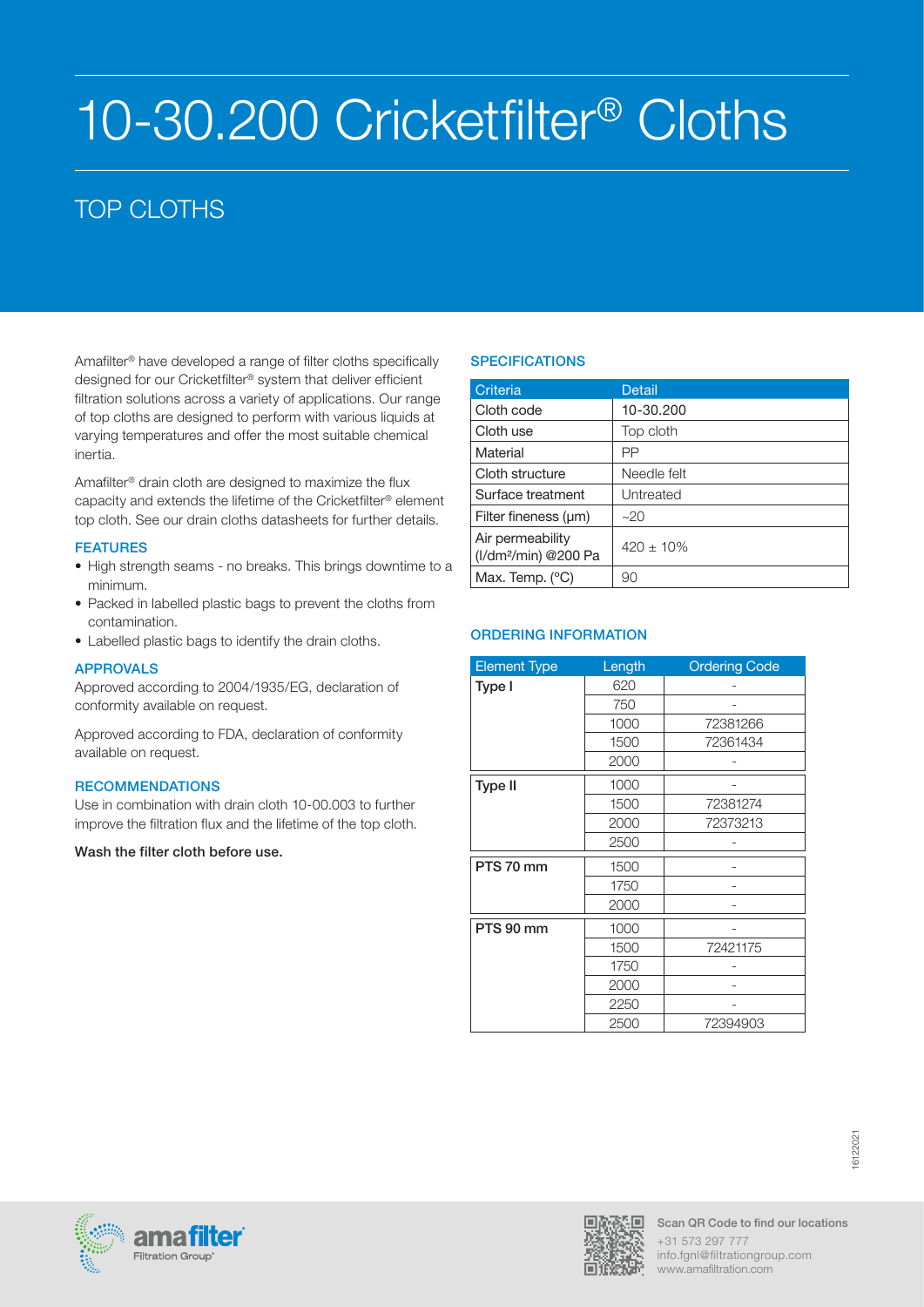# 10-40.200 Cricketfilter® Cloths

# TOP CLOTHS

Amafilter® have developed a range of filter cloths specifically designed for our Cricketfilter® system that deliver efficient filtration solutions across a variety of applications. Our range of top cloths are designed to perform with various liquids at varying temperatures and offer the most suitable chemical inertia.

Amafilter® drain cloth are designed to maximize the flux capacity and extends the lifetime of the Cricketfilter® element top cloth. See our drain cloths datasheets for further details.

### FEATURES

- High strength seams no breaks. This brings downtime to a minimum.
- Sewed in felt rings (where possible). This prevents mixing of different types of felt. It reduces the time required to install a cloth.
- Packed in labelled plastic bags to prevent the cloths from contamination.
- Labelled plastic bags to identify the drain cloths.

# APPROVALS

Approved according to 2004/1935/EG, declaration of conformity available on request.

Approved according to FDA, declaration of conformity available on request.

#### **RECOMMENDATIONS**

Use in combination with drain cloth 10-00.003 to further improve the filtration flux and the lifetime of the top cloth.

Wash the filter cloth before use.

# **SPECIFICATIONS**

| Criteria                                             | Detail        |
|------------------------------------------------------|---------------|
| Cloth code                                           | 10-40.200     |
| Cloth use                                            | Top cloth     |
| Material                                             | PP            |
| Cloth structure                                      | Multifilament |
| Surface treatment                                    | Stabilized    |
| Filter fineness (µm)                                 | ~30           |
| Air permeability<br>(I/dm <sup>2</sup> /min) @200 Pa | $75 \pm 34\%$ |
| Max. Temp. $(^{\circ}C)$                             | 90            |

| <b>Element Type</b> | Length | <b>Ordering Code</b> |
|---------------------|--------|----------------------|
| Type I              | 620    |                      |
|                     | 750    |                      |
|                     | 1000   |                      |
|                     | 1500   |                      |
|                     | 2000   |                      |
| Type II             | 1000   |                      |
|                     | 1500   | 72479582             |
|                     | 2000   |                      |
|                     | 2500   | 72415559             |



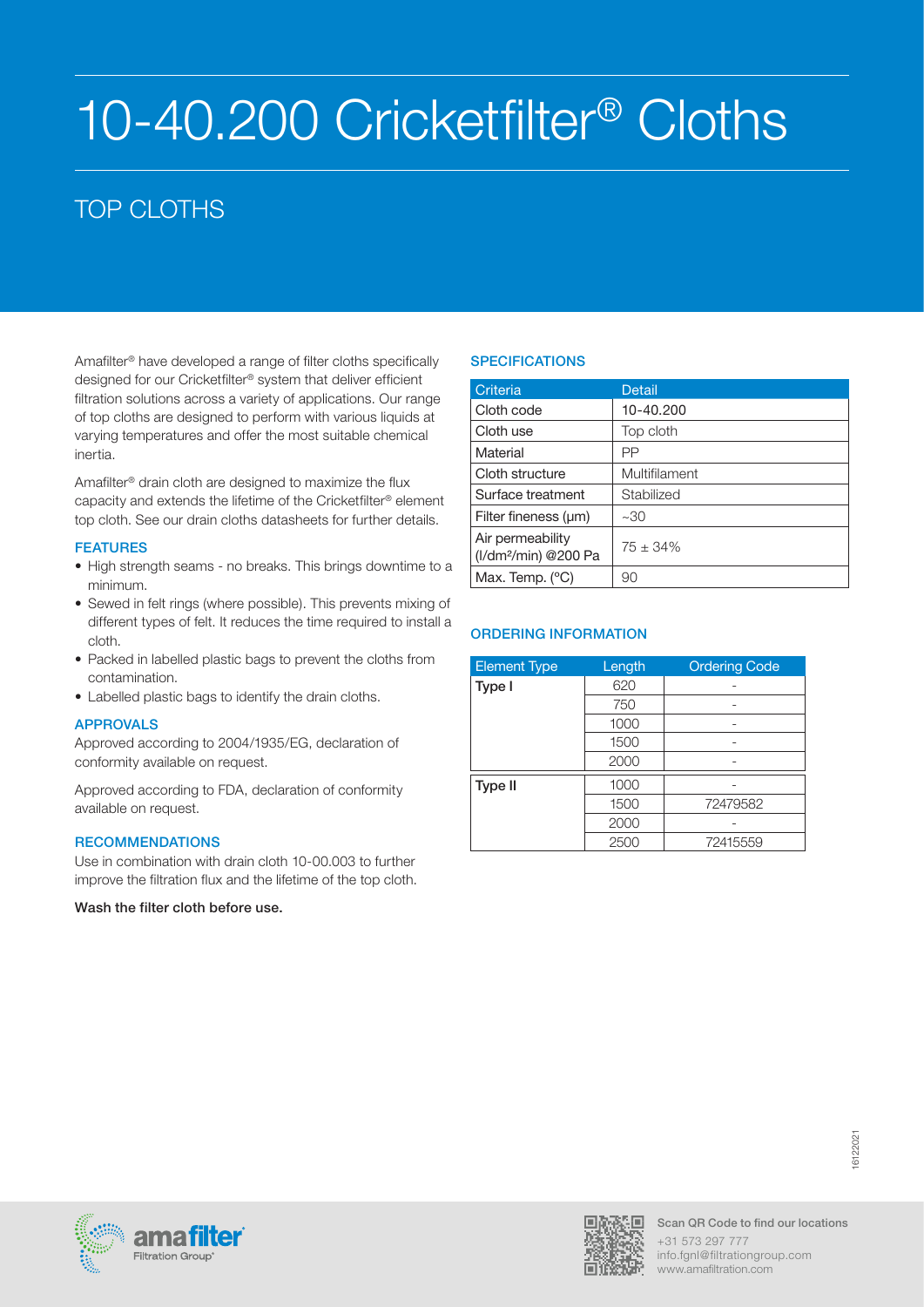# 20-10.201 Cricketfilter® Cloths

# TOP CLOTHS

Amafilter® have developed a range of filter cloths specifically designed for our Cricketfilter® system that deliver efficient filtration solutions across a variety of applications. Our range of top cloths are designed to perform with various liquids at varying temperatures and offer the most suitable chemical inertia.

Amafilter® drain cloth are designed to maximize the flux capacity and extends the lifetime of the Cricketfilter® element top cloth. See our drain cloths datasheets for further details.

# FEATURES

- High strength seams no breaks. This brings downtime to a minimum.
- Sewed in felt rings (where possible). This prevents mixing of different types of felt. It reduces the time required to install a cloth.
- Packed in labelled plastic bags to prevent the cloths from contamination.
- Labelled plastic bags to identify the drain cloths.

# APPROVALS

Not approved according to 2004/1935/EG or the FDA.

# **RECOMMENDATIONS**

Use in combination with drain cloth 20-00.001 to further improve the filtration flux and the lifetime of the top cloth (Cricketfilter only).

# **SPECIFICATIONS**

| Criteria                                             | <b>Detail</b>  |
|------------------------------------------------------|----------------|
| Cloth code                                           | 20-10.201      |
| Cloth use                                            | Top cloth      |
| Material                                             | PRT            |
| Cloth structure                                      | Monofilament   |
| Surface treatment                                    | Calendered     |
| Filter fineness (um)                                 | ~30            |
| Air permeability<br>(I/dm <sup>2</sup> /min) @200 Pa | $230 \pm 20\%$ |
| Max. Temp. $(^{\circ}C)$                             | 150            |

| <b>Element Type</b> | Length | <b>Ordering Code</b> |
|---------------------|--------|----------------------|
| Type I              | 620    |                      |
|                     | 750    |                      |
|                     | 1000   | 72432863             |
|                     | 1500   | 72432864             |
|                     | 2000   |                      |
| <b>Type II</b>      | 1000   |                      |
|                     | 1500   | 72432865             |
|                     | 2000   |                      |
|                     | 2500   | 72442397             |
| PTS 70 mm           | 1500   |                      |
|                     | 1750   |                      |
|                     | 2000   |                      |
| PTS 90 mm           | 1000   | 72381056             |
|                     | 1500   |                      |
|                     | 1750   |                      |
|                     | 2000   |                      |
|                     | 2250   |                      |
|                     | 2500   |                      |





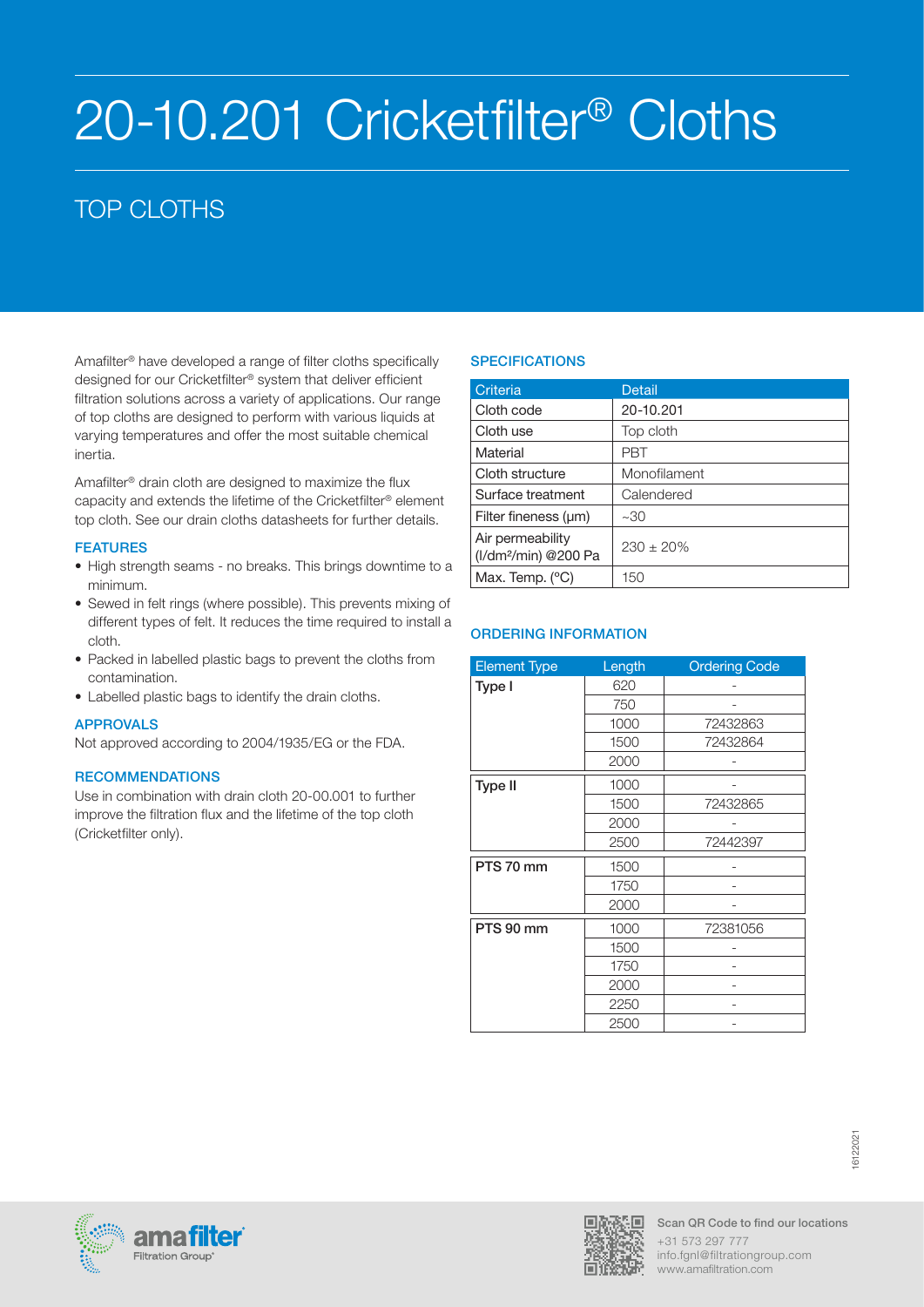# 20-10.202 Cricketfilter® Cloths

# TOP CLOTHS

Amafilter® have developed a range of filter cloths specifically designed for our Cricketfilter® system that deliver efficient filtration solutions across a variety of applications. Our range of top cloths are designed to perform with various liquids at varying temperatures and offer the most suitable chemical inertia.

Amafilter® drain cloth are designed to maximize the flux capacity and extends the lifetime of the Cricketfilter® element top cloth. See our drain cloths datasheets for further details.

### FEATURES

- High strength seams no breaks. This brings downtime to a minimum.
- Sewed in felt rings (where possible). This prevents mixing of different types of felt. It reduces the time required to install a cloth.
- Packed in labelled plastic bags to prevent the cloths from contamination.
- Labelled plastic bags to identify the drain cloths.

# APPROVALS

Not approved according to 2004/1935/EG or the FDA.

# **RECOMMENDATIONS**

Use in combination with drain cloth 20-00.001 to further improve the filtration flux and the lifetime of the top cloth.

# **SPECIFICATIONS**

| Criteria                                             | Detail         |
|------------------------------------------------------|----------------|
| Cloth code                                           | 20-10.202      |
| Cloth use                                            | Top cloth      |
| Material                                             | PFT            |
| Cloth structure                                      | Monofilament   |
| Surface treatment                                    | Calendered     |
| Filter fineness (µm)                                 | ~50            |
| Air permeability<br>(I/dm <sup>2</sup> /min) @200 Pa | $330 \pm 18\%$ |
| Max. Temp. $(^{\circ}C)$                             | 110            |

| <b>Element Type</b> | Length | <b>Ordering Code</b> |
|---------------------|--------|----------------------|
| Type I              | 620    |                      |
|                     | 750    |                      |
|                     | 1000   | 72415600             |
|                     | 1500   |                      |
|                     | 2000   |                      |
| Type II             | 1000   |                      |
|                     | 1500   |                      |
|                     | 2000   | 72460071             |
|                     | 2500   |                      |



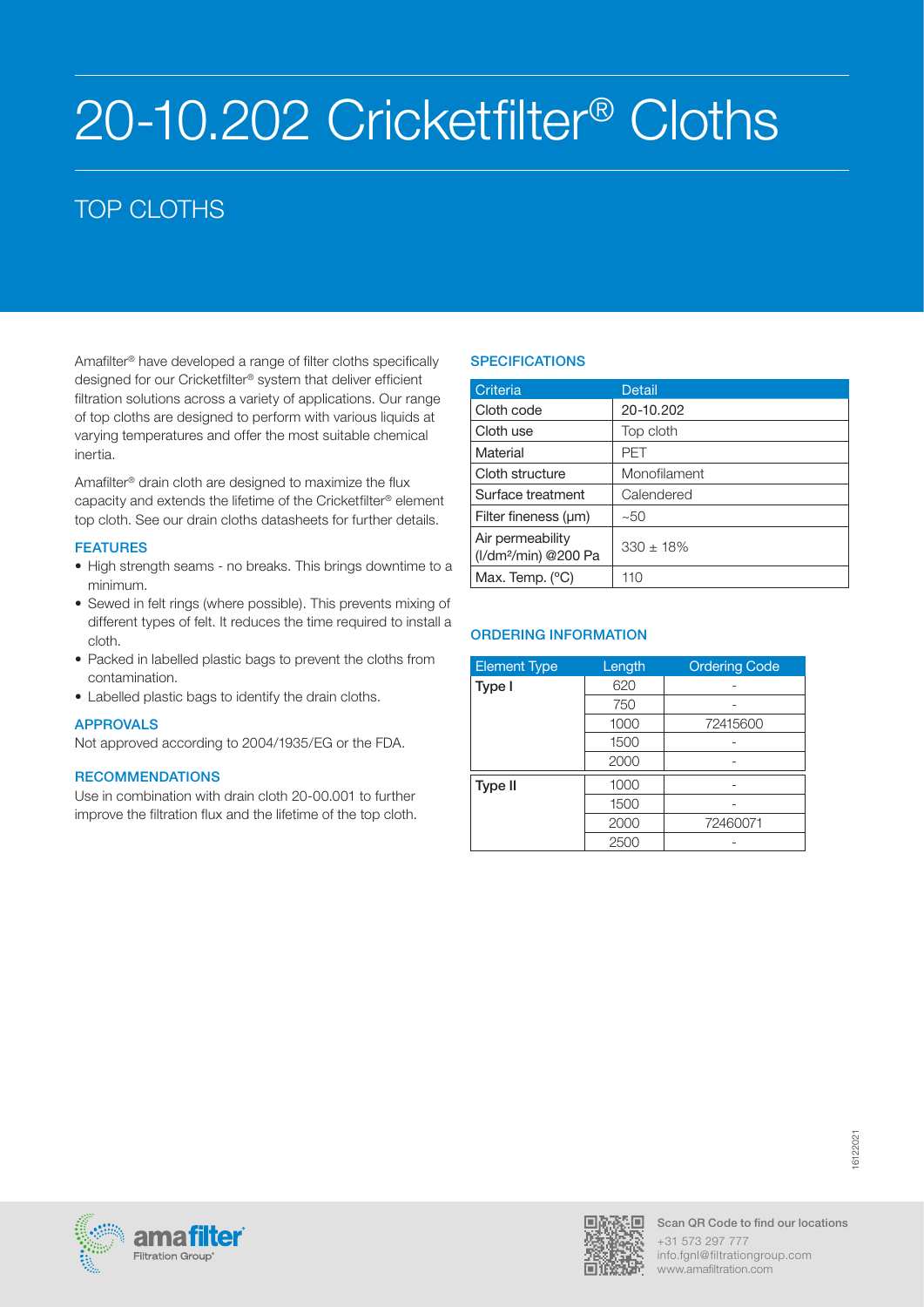# 20-10.300 Cricketfilter® Cloths

# TOP CLOTHS

Amafilter® have developed a range of filter cloths specifically designed for our Cricketfilter® system that deliver efficient filtration solutions across a variety of applications. Our range of top cloths are designed to perform with various liquids at varying temperatures and offer the most suitable chemical inertia.

Amafilter® drain cloth are designed to maximize the flux capacity and extends the lifetime of the Cricketfilter® element top cloth. See our drain cloths datasheets for further details.

# FEATURES

- High strength seams no breaks. This brings downtime to a minimum.
- Sewed in felt rings (where possible). This prevents mixing of different types of felt. It reduces the time required to install a cloth.
- Packed in labelled plastic bags to prevent the cloths from contamination.
- Labelled plastic bags to identify the drain cloths.

# APPROVALS

Approved according to 2004/1935/EG, declaration of conformity available on request.

#### **RECOMMENDATIONS**

Use in combination with drain cloth 20-00.001 to further improve the filtration flux and the lifetime of the top cloth.

# **SPECIFICATIONS**

| Criteria                                             | <b>Detail</b>                |
|------------------------------------------------------|------------------------------|
| Cloth code                                           | 20-10.300                    |
| Cloth use                                            | Top cloth                    |
| Material                                             | <b>PETP</b>                  |
| Cloth structure                                      | Monofilament / Multifilament |
| Surface treatment                                    | Heat-set and calendered      |
| Filter fineness (um)                                 |                              |
| Air permeability<br>(I/dm <sup>2</sup> /min) @200 Pa | $15 + 50%$                   |
| Max. Temp. $(^{\circ}C)$                             | 150                          |

| <b>Element Type</b> | Length | <b>Ordering Code</b> |
|---------------------|--------|----------------------|
| Type I              | 620    |                      |
|                     | 750    |                      |
|                     | 1000   | 72415608             |
|                     | 1500   | 72415611             |
|                     | 2000   |                      |
| Type II             | 1000   |                      |
|                     | 1500   | 72415616             |
|                     | 2000   | 72415617             |
|                     | 2500   |                      |



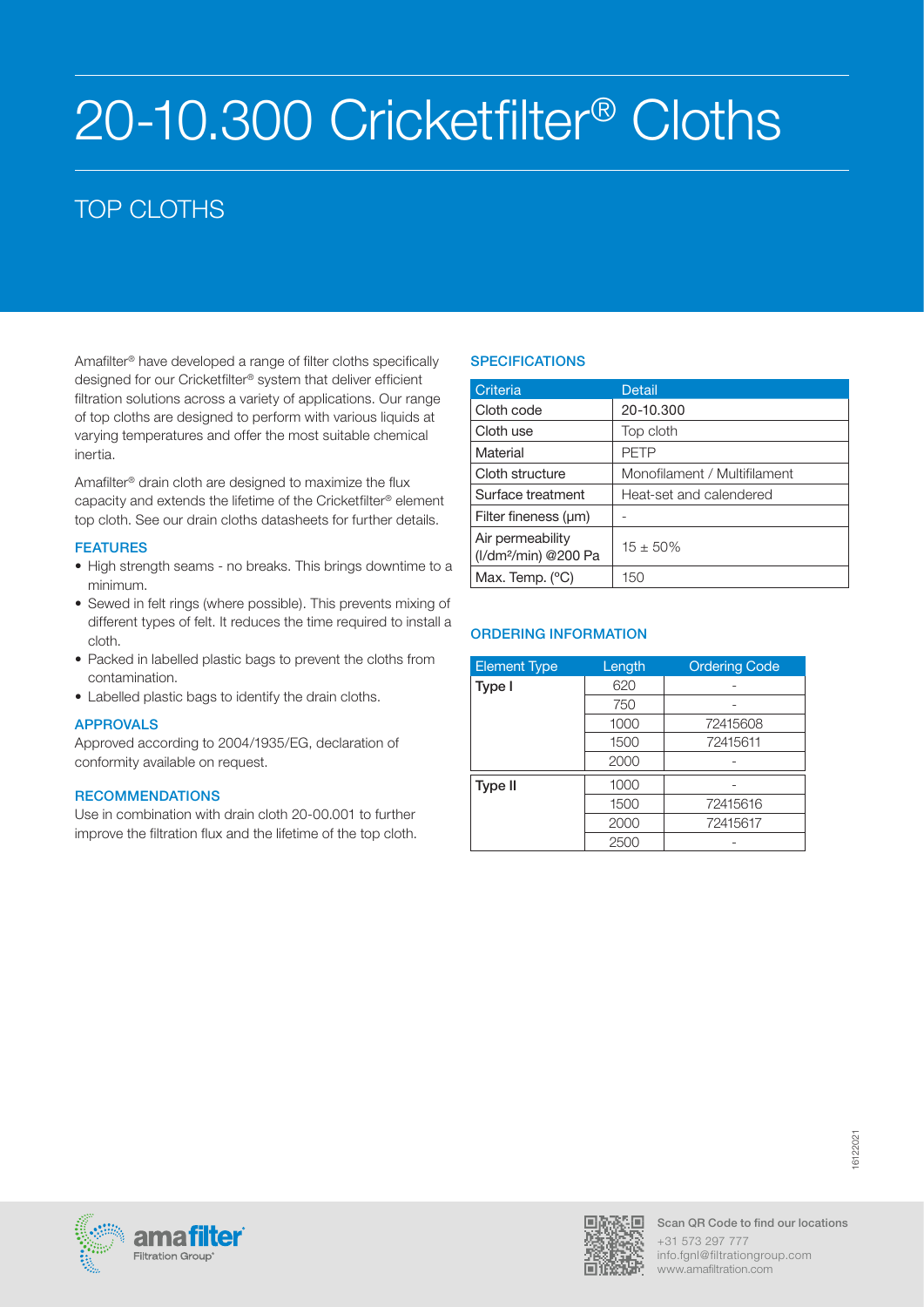# 20-20.102 Cricketfilter® Cloths

# TOP CLOTHS

Amafilter® have developed a range of filter cloths specifically designed for our Cricketfilter® system that deliver efficient filtration solutions across a variety of applications. Our range of top cloths are designed to perform with various liquids at varying temperatures and offer the most suitable chemical inertia.

Amafilter® drain cloth are designed to maximize the flux capacity and extends the lifetime of the Cricketfilter® element top cloth. See our drain cloths datasheets for further details.

### FEATURES

- High strength seams no breaks. This brings downtime to a minimum.
- Sewed in felt rings (where possible). This prevents mixing of different types of felt. It reduces the time required to install a cloth.
- Packed in labelled plastic bags to prevent the cloths from contamination.
- Labelled plastic bags to identify the drain cloths.

# APPROVALS

Approved according to 2004/1935/EG, declaration of conformity available on request.

#### **RECOMMENDATIONS**

Use in combination with drain cloth 20-00.001 to further improve the filtration flux and the lifetime of the top cloth.

# **SPECIFICATIONS**

| Criteria                                             | <b>Detail</b> |
|------------------------------------------------------|---------------|
| Cloth code                                           | 20-20.102     |
| Cloth use                                            | Top cloth     |
| Material                                             | PFT           |
| Cloth structure                                      | Multifilament |
| Surface treatment                                    | Untreated     |
| Filter fineness (um)                                 |               |
| Air permeability<br>(I/dm <sup>2</sup> /min) @200 Pa | $-20$         |
| Max. Temp. $(^{\circ}C)$                             | 90            |

| <b>Element Type</b> | Length | <b>Ordering Code</b> |
|---------------------|--------|----------------------|
| PTS 70 mm           | 1500   | 76264450             |
|                     | 1750   | 70483753             |
|                     | 2000   | 70491560             |
| PTS 90 mm           | 1000   |                      |
|                     | 1500   | 70483747             |
|                     | 1750   | 70483748             |
|                     | 2000   | 70480870             |
|                     | 2250   | 70483751             |
|                     | 2500   | 70483752             |



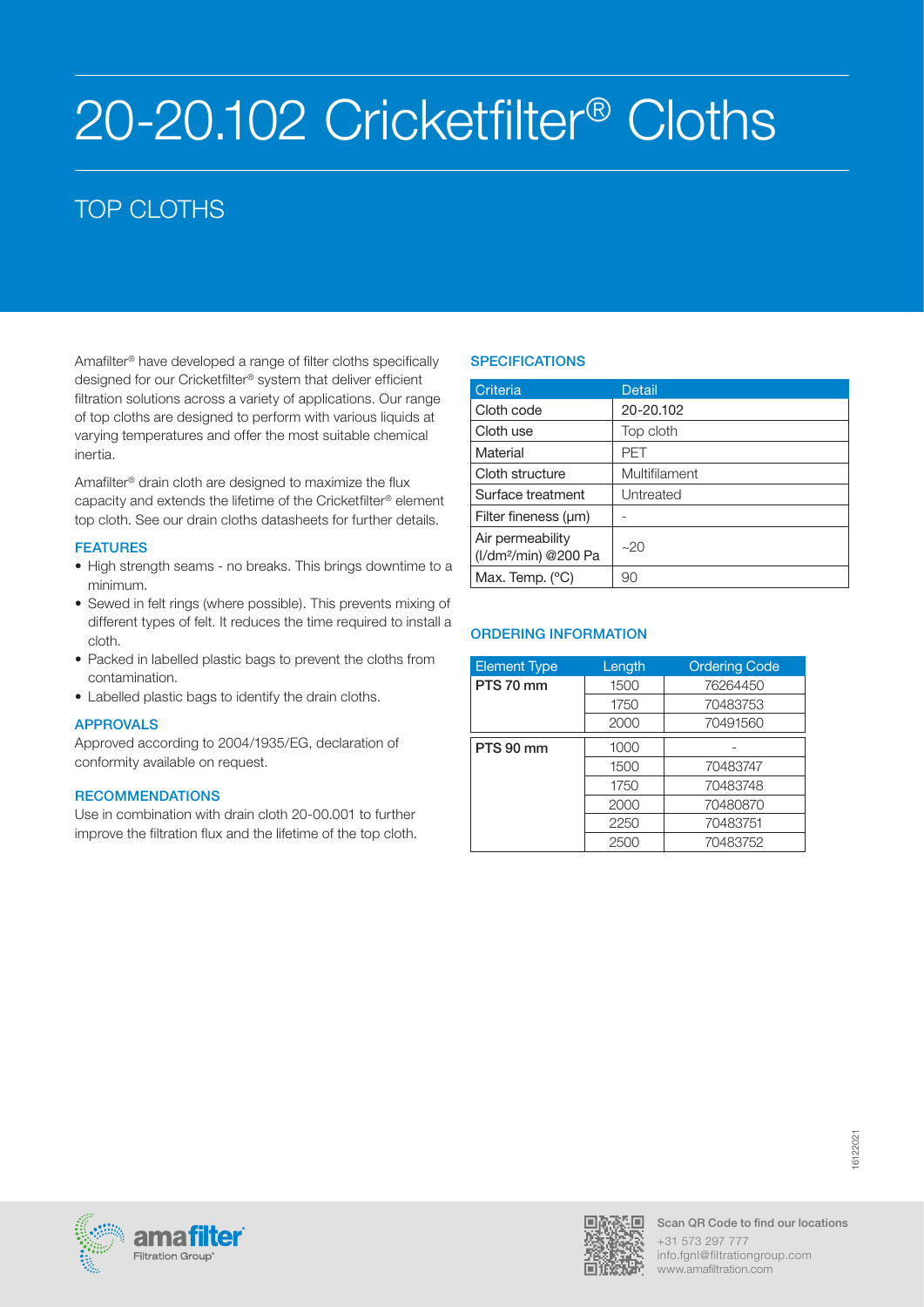# 32-10.200 Cricketfilter® Cloths

# TOP CLOTHS

Amafilter® have developed a range of filter cloths specifically designed for our Cricketfilter® system that deliver efficient filtration solutions across a variety of applications. Our range of top cloths are designed to perform with various liquids at varying temperatures and offer the most suitable chemical inertia.

Amafilter® drain cloth are designed to maximize the flux capacity and extends the lifetime of the Cricketfilter® element top cloth. See our drain cloths datasheets for further details.

### FEATURES

- High strength seams no breaks. This brings downtime to a minimum.
- Sewed in felt rings (where possible). This prevents mixing of different types of felt. It reduces the time required to install a cloth.
- Packed in labelled plastic bags to prevent the cloths from contamination.
- Labelled plastic bags to identify the drain cloths.

# APPROVALS

Approved according to 2004/1935/EG, declaration of conformity available on request.

#### **RECOMMENDATIONS**

Use in combination with drain cloth 30-00.001 to further improve the filtration flux and the lifetime of the top cloth.

# **SPECIFICATIONS**

| Criteria                                             | <b>Detail</b>   |
|------------------------------------------------------|-----------------|
| Cloth code                                           | 32-10.200       |
| Cloth use                                            | Top cloth       |
| Material                                             | <b>PA12</b>     |
| Cloth structure                                      | Monofilament    |
| Surface treatment                                    | Calendered      |
| Filter fineness (um)                                 | ~80             |
| Air permeability<br>(I/dm <sup>2</sup> /min) @200 Pa | $1500 \pm 15\%$ |
| Max. Temp. $(^{\circ}C)$                             | 120             |

| <b>Element Type</b> | Length | <b>Ordering Code</b> |
|---------------------|--------|----------------------|
| Type I              | 620    |                      |
|                     | 750    |                      |
|                     | 1000   | 72415645             |
|                     | 1500   | 72415646             |
|                     | 2000   |                      |
| Type II             | 1000   |                      |
|                     | 1500   |                      |
|                     | 2000   | 72415648             |
|                     | 2500   |                      |



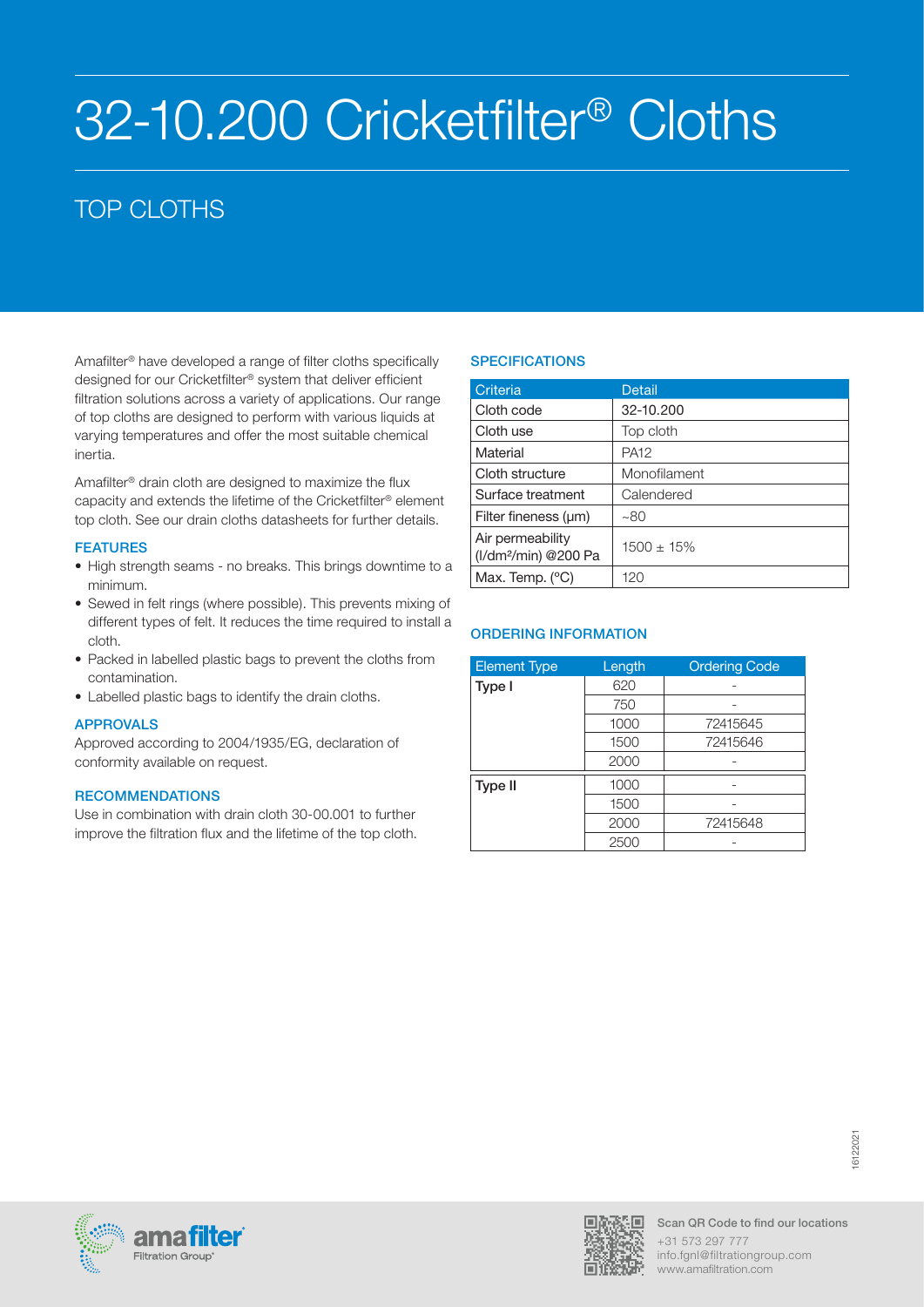# 32-10.301 Cricketfilter® Cloths

# TOP CLOTHS

Amafilter® have developed a range of filter cloths specifically designed for our Cricketfilter® system that deliver efficient filtration solutions across a variety of applications. Our range of top cloths are designed to perform with various liquids at varying temperatures and offer the most suitable chemical inertia.

Amafilter® drain cloth are designed to maximize the flux capacity and extends the lifetime of the Cricketfilter® element top cloth. See our drain cloths datasheets for further details.

# FEATURES

- High strength seams no breaks. This brings downtime to a minimum.
- Sewed in felt rings (where possible). This prevents mixing of different types of felt. It reduces the time required to install a cloth.
- Packed in labelled plastic bags to prevent the cloths from contamination.
- Labelled plastic bags to identify the drain cloths.

# APPROVALS

Approved according to 2004/1935/EG, declaration of conformity available on request.

# **RECOMMENDATIONS**

Use in combination with drain cloth 30-00.001 to further improve the filtration flux and the lifetime of the top cloth (Cricketfilter only).

# **SPECIFICATIONS**

| Criteria                                             | <b>Detail</b>    |
|------------------------------------------------------|------------------|
| Cloth code                                           | 32-10.301        |
| Cloth use                                            | Top cloth        |
| Material                                             | PA <sub>12</sub> |
| Cloth structure                                      | Monofilament     |
| Surface treatment                                    | Calendered       |
| Filter fineness (um)                                 | $~1 - 40$        |
| Air permeability<br>(I/dm <sup>2</sup> /min) @200 Pa | $300 \pm 30\%$   |
| Max. Temp. $(^{\circ}C)$                             | 120              |

| <b>Element Type</b> | Length | <b>Ordering Code</b> |
|---------------------|--------|----------------------|
| Type I              | 620    |                      |
|                     | 750    |                      |
|                     | 1000   | 72415649             |
|                     | 1500   | 72415650             |
|                     | 2000   |                      |
| <b>Type II</b>      | 1000   |                      |
|                     | 1500   | 72415652             |
|                     | 2000   | 72415655             |
|                     | 2500   |                      |
| PTS 70 mm           | 1500   |                      |
|                     | 1750   |                      |
|                     | 2000   |                      |
| PTS 90 mm           | 1000   | 70483293             |
|                     | 1500   |                      |
|                     | 1750   |                      |
|                     | 2000   |                      |
|                     | 2250   |                      |
|                     | 2500   |                      |





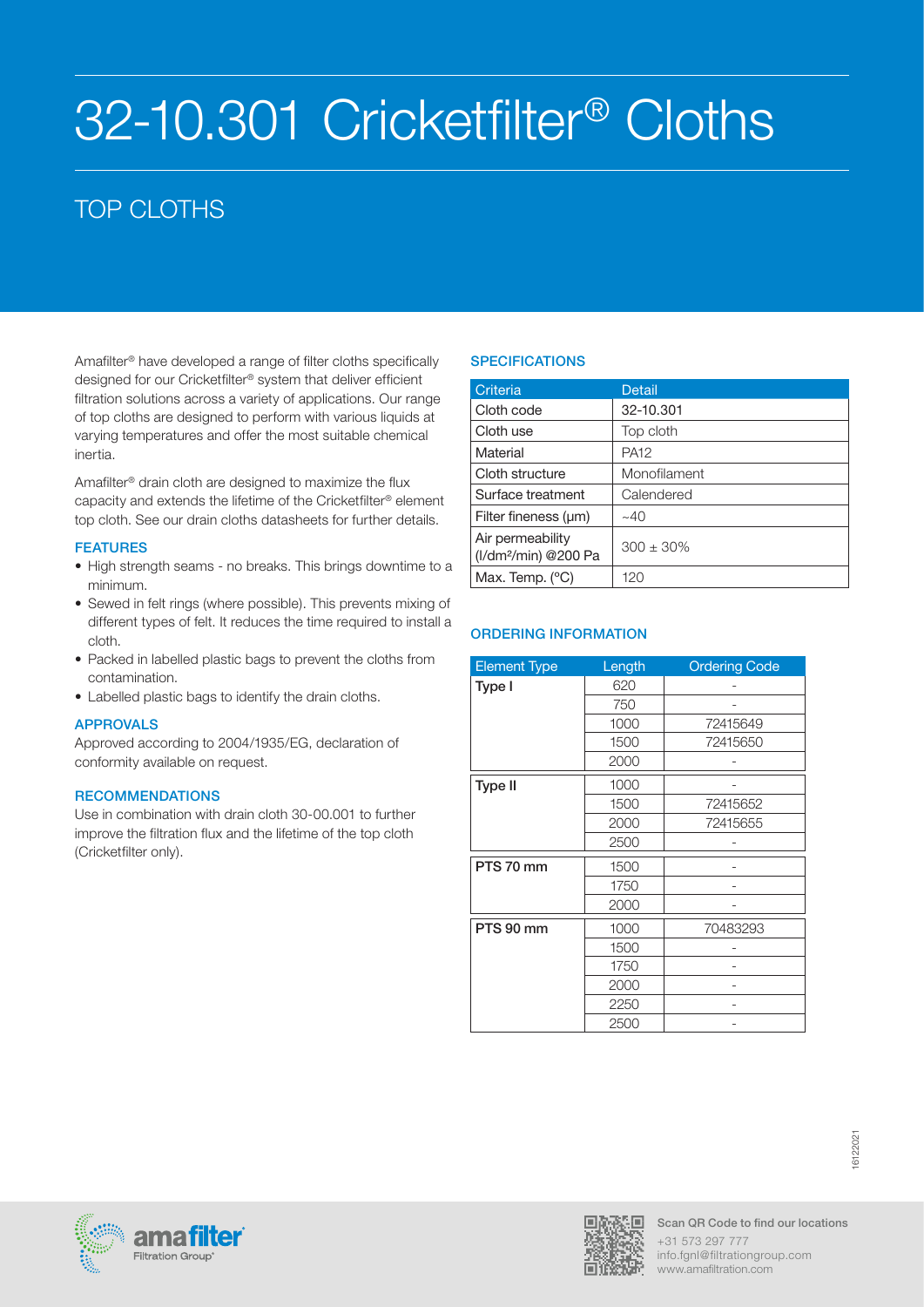# 35-10.103 Cricketfilter® Cloths

# TOP CLOTHS

Amafilter® have developed a range of filter cloths specifically designed for our Cricketfilter® system that deliver efficient filtration solutions across a variety of applications. Our range of top cloths are designed to perform with various liquids at varying temperatures and offer the most suitable chemical inertia.

Amafilter® drain cloth are designed to maximize the flux capacity and extends the lifetime of the Cricketfilter® element top cloth. See our drain cloths datasheets for further details.

### FEATURES

- High strength seams no breaks. This brings downtime to a minimum.
- Sewed in felt rings (where possible). This prevents mixing of different types of felt. It reduces the time required to install a cloth.
- Packed in labelled plastic bags to prevent the cloths from contamination.
- Labelled plastic bags to identify the drain cloths.

# APPROVALS

Not approved according to 2004/1935/EG or the FDA.

# **RECOMMENDATIONS**

Use in combination with drain cloth 30-00.001 to further improve the filtration flux and the lifetime of the top cloth.

# **SPECIFICATIONS**

| Criteria                                             | Detail       |
|------------------------------------------------------|--------------|
| Cloth code                                           | 35-10.103    |
| Cloth use                                            | Top cloth    |
| Material                                             | PA 6.6       |
| Cloth structure                                      | Monofilament |
| Surface treatment                                    | Calendered   |
| Filter fineness (µm)                                 | ~66          |
| Air permeability<br>(I/dm <sup>2</sup> /min) @200 Pa | ~156         |
| Max. Temp. (°C)                                      | 110          |

| <b>Element Type</b> | Length | <b>Ordering Code</b> |
|---------------------|--------|----------------------|
| Type I              | 620    |                      |
|                     | 750    |                      |
|                     | 1000   |                      |
|                     | 1500   |                      |
|                     | 2000   |                      |
| Type II             | 1000   |                      |
|                     | 1500   | 72432848             |
|                     | 2000   |                      |
|                     | 2500   |                      |



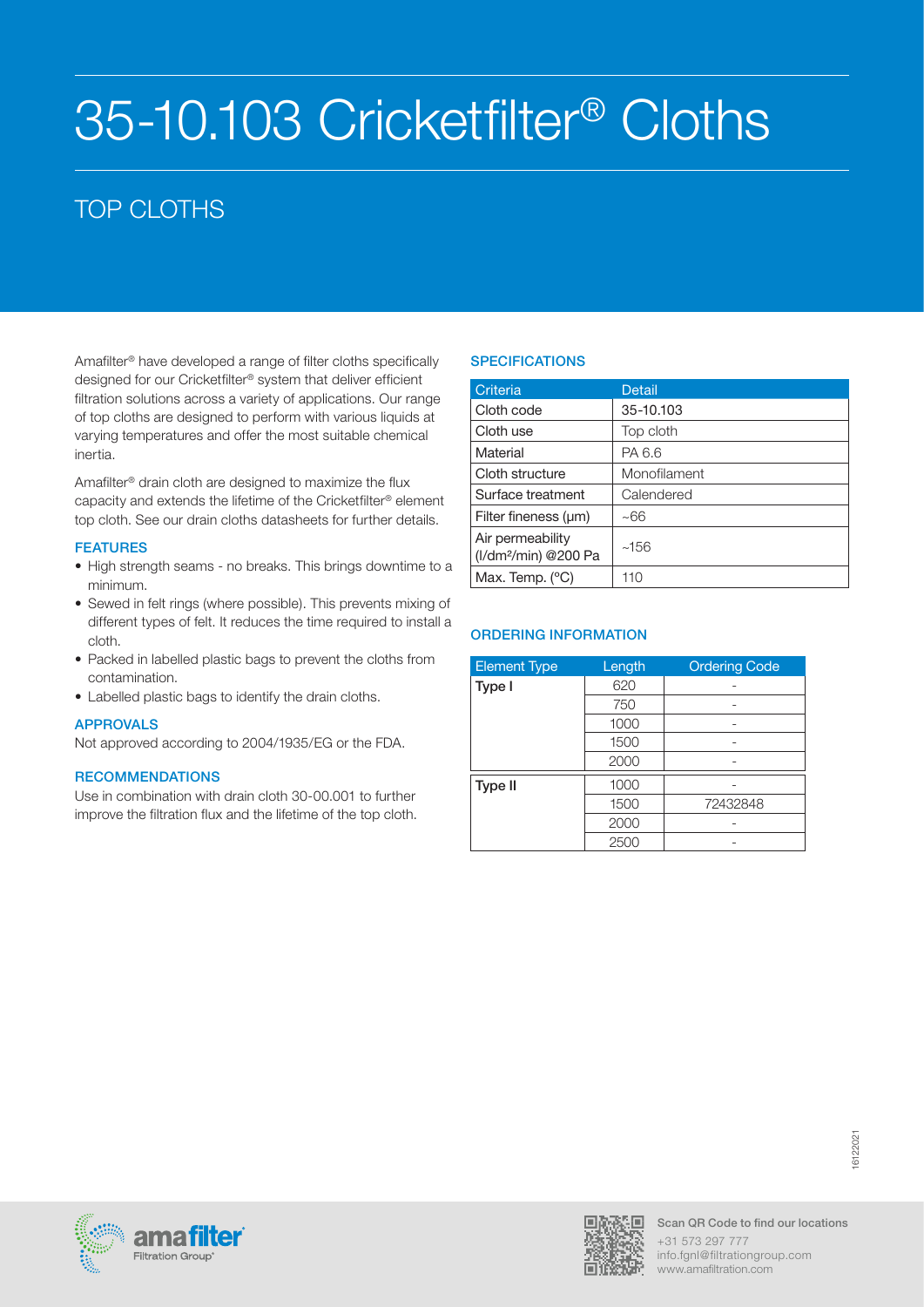# 40-40.100 Cricketfilter® Cloths

# TOP CLOTHS

Amafilter® have developed a range of filter cloths specifically designed for our Cricketfilter® system that deliver efficient filtration solutions across a variety of applications. Our range of top cloths are designed to perform with various liquids at varying temperatures and offer the most suitable chemical inertia.

Amafilter® drain cloth are designed to maximize the flux capacity and extends the lifetime of the Cricketfilter® element top cloth. See our drain cloths datasheets for further details.

### FEATURES

- High strength seams no breaks. This brings downtime to a minimum.
- Sewed in felt rings (where possible). This prevents mixing of different types of felt. It reduces the time required to install a cloth.
- Packed in labelled plastic bags to prevent the cloths from contamination.
- Labelled plastic bags to identify the drain cloths.

# APPROVALS

Not approved according to 2004/1935/EG or the FDA.

# **RECOMMENDATIONS**

Use in combination with drain cloth 40-00.000 to further improve the filtration flux and the lifetime of the top cloth.

# **SPECIFICATIONS**

| Criteria                                             | <b>Detail</b>              |
|------------------------------------------------------|----------------------------|
| Cloth code                                           | 40-40.100                  |
| Cloth use                                            | Top cloth                  |
| Material                                             | <b>PTFE</b>                |
| Cloth structure                                      | Monofilament/Multifilament |
| Surface treatment                                    | Untreated                  |
| Filter fineness (um)                                 | $\sim\!\!4$                |
| Air permeability<br>(I/dm <sup>2</sup> /min) @200 Pa | $5 + 100\%$                |
| Max. Temp. $(^{\circ}C)$                             | 250                        |

| <b>Element Type</b> | Length | <b>Ordering Code</b> |
|---------------------|--------|----------------------|
| Type I              | 620    | 72481942             |
|                     | 750    |                      |
|                     | 1000   | 72415667             |
|                     | 1500   | 72415674             |
|                     | 2000   |                      |
| Type II             | 1000   |                      |
|                     | 1500   | 72415675             |
|                     | 2000   | 72433146             |
|                     | 2500   | 72415677             |



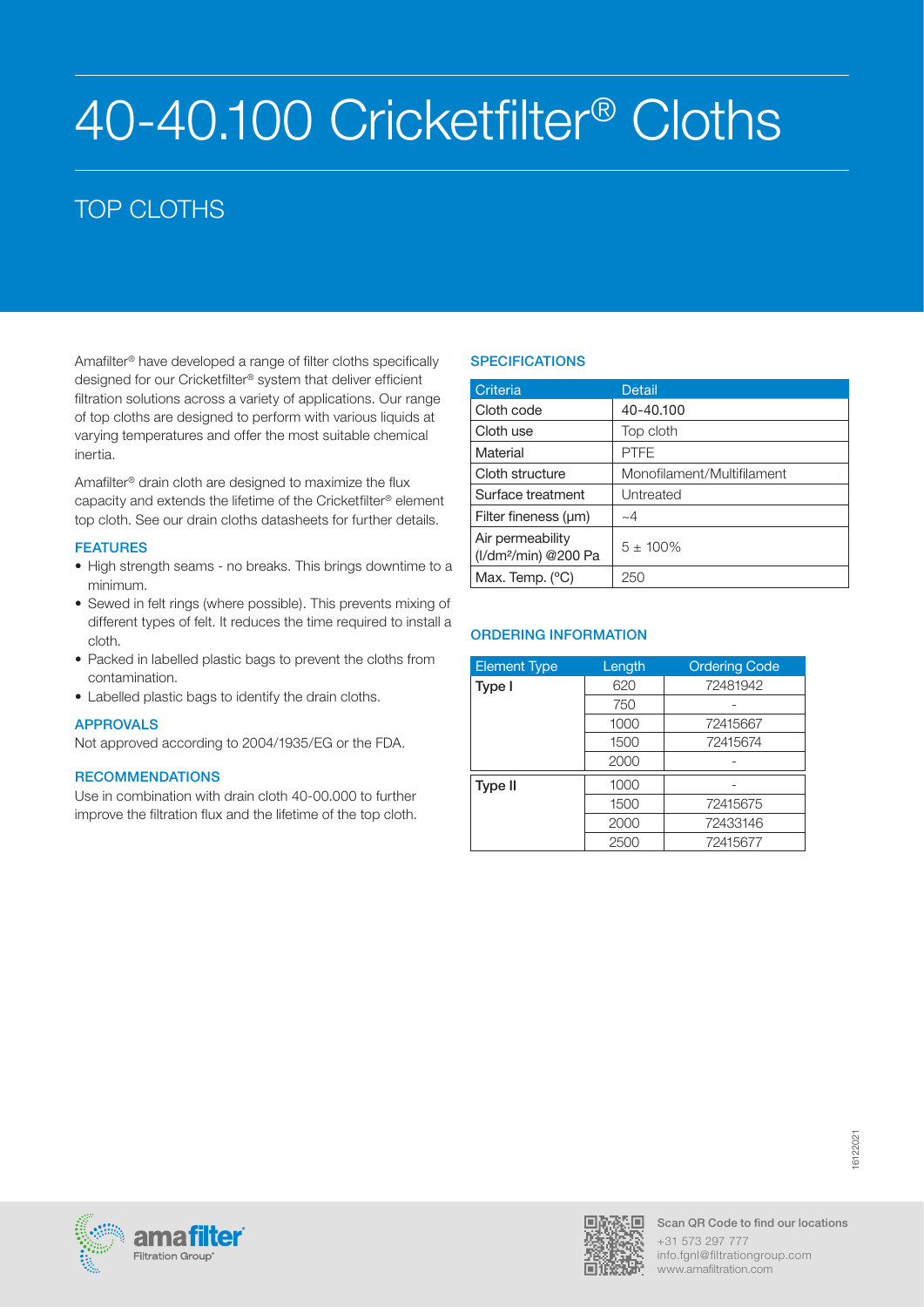# 41-10.200 Cricketfilter® Cloths

# TOP CLOTHS

Amafilter® have developed a range of filter cloths specifically designed for our Cricketfilter® system that deliver efficient filtration solutions across a variety of applications. Our range of top cloths are designed to perform with various liquids at varying temperatures and offer the most suitable chemical inertia.

Amafilter® drain cloth are designed to maximize the flux capacity and extends the lifetime of the Cricketfilter® element top cloth. See our drain cloths datasheets for further details.

### FEATURES

- High strength seams no breaks. This brings downtime to a minimum.
- Sewed in felt rings (where possible). This prevents mixing of different types of felt. It reduces the time required to install a cloth.
- Packed in labelled plastic bags to prevent the cloths from contamination.
- Labelled plastic bags to identify the drain cloths.

# APPROVALS

Approved according to 2004/1935/EG, declaration of conformity available on request.

#### **RECOMMENDATIONS**

Use in combination with drain cloth 41-00.001 to further improve the filtration flux and the lifetime of the top cloth.

# **SPECIFICATIONS**

| Criteria                                             | <b>Detail</b> |
|------------------------------------------------------|---------------|
| Cloth code                                           | 41-10.200     |
| Cloth use                                            | Top cloth     |
| Material                                             | <b>FTFF</b>   |
| Cloth structure                                      | Monofilament  |
| Surface treatment                                    | Calendered    |
| Filter fineness (um)                                 | ~25           |
| Air permeability<br>(I/dm <sup>2</sup> /min) @200 Pa | $275 + 20%$   |
| Max. Temp. $(^{\circ}C)$                             | 150           |

| <b>Element Type</b> | Length | <b>Ordering Code</b> |
|---------------------|--------|----------------------|
| Type I              | 620    |                      |
|                     | 750    |                      |
|                     | 1000   | 72432133             |
|                     | 1500   | 72432134             |
|                     | 2000   |                      |
| Type II             | 1000   |                      |
|                     | 1500   | 72432135             |
|                     | 2000   |                      |
|                     | 2500   | 72460645             |



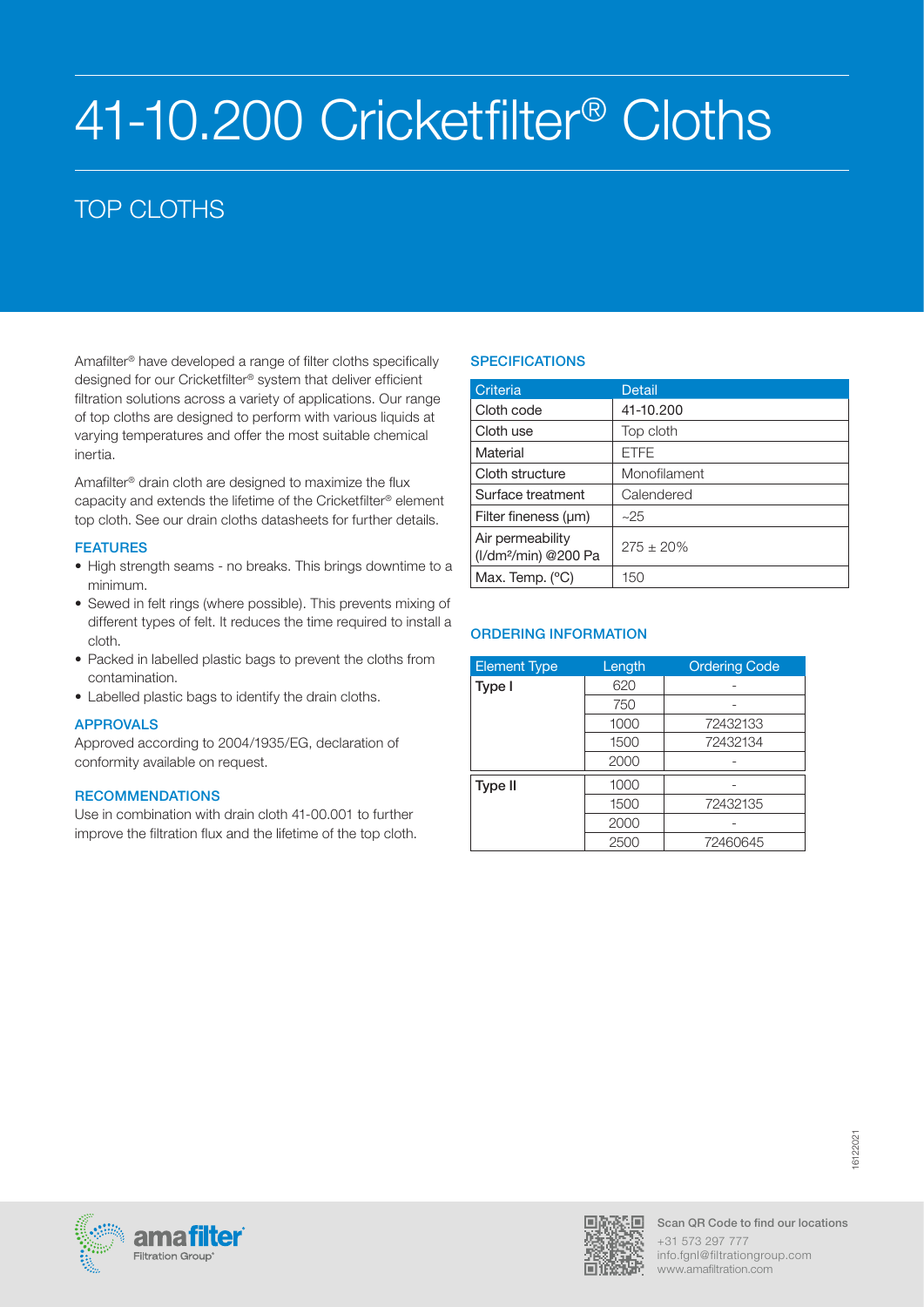# 45-10.200 Cricketfilter® Cloths

# TOP CLOTHS

Amafilter® have developed a range of filter cloths specifically designed for our Cricketfilter® system that deliver efficient filtration solutions across a variety of applications. Our range of top cloths are designed to perform with various liquids at varying temperatures and offer the most suitable chemical inertia.

Amafilter® drain cloth are designed to maximize the flux capacity and extends the lifetime of the Cricketfilter® element top cloth. See our drain cloths datasheets for further details.

### FEATURES

- High strength seams no breaks. This brings downtime to a minimum.
- Sewed in felt rings (where possible). This prevents mixing of different types of felt. It reduces the time required to install a cloth.
- Packed in labelled plastic bags to prevent the cloths from contamination.
- Labelled plastic bags to identify the drain cloths.

# APPROVALS

Not approved according to 2004/1935/EG or the FDA.

# **RECOMMENDATIONS**

Use in combination with drain cloth 45-00.001 to further improve the filtration flux and the lifetime of the top cloth.

# **SPECIFICATIONS**

| Criteria                                             | Detail         |
|------------------------------------------------------|----------------|
| Cloth code                                           | 45-10.200      |
| Cloth use                                            | Top cloth      |
| Material                                             | <b>PVDF</b>    |
| Cloth structure                                      | Monofilament   |
| Surface treatment                                    | Calendered     |
| Filter fineness (µm)                                 | ~145           |
| Air permeability<br>(I/dm <sup>2</sup> /min) @200 Pa | $210 \pm 14\%$ |
| Max. Temp. $(^{\circ}C)$                             | 110            |

| <b>Element Type</b> | Length | <b>Ordering Code</b> |
|---------------------|--------|----------------------|
| Type I              | 620    |                      |
|                     | 750    |                      |
|                     | 1000   | 72432874             |
|                     | 1500   | 72432878             |
|                     | 2000   |                      |
| Type II             | 1000   |                      |
|                     | 1500   |                      |
|                     | 2000   |                      |
|                     | 2500   |                      |



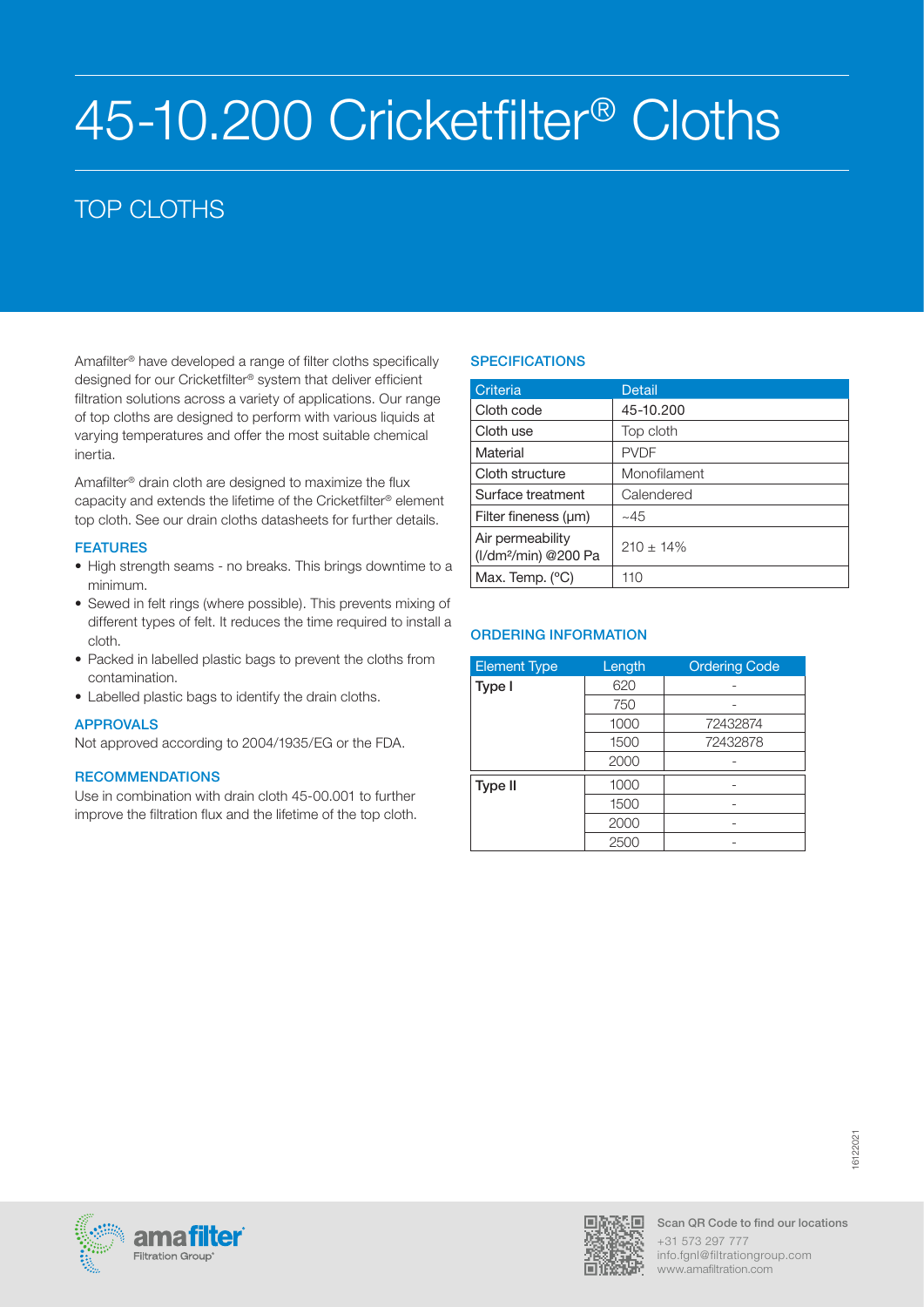# 45-20.101 Cricketfilter® Cloths

# TOP CLOTHS

Amafilter® have developed a range of filter cloths specifically designed for our Cricketfilter® system that deliver efficient filtration solutions across a variety of applications. Our range of top cloths are designed to perform with various liquids at varying temperatures and offer the most suitable chemical inertia.

Amafilter® drain cloth are designed to maximize the flux capacity and extends the lifetime of the Cricketfilter® element top cloth. See our drain cloths datasheets for further details.

### **FEATURES**

- High strength seams no breaks. This brings downtime to a minimum.
- Sewed in felt rings (where possible). This prevents mixing of different types of felt. It reduces the time required to install a cloth.
- Packed in labelled plastic bags to prevent the cloths from contamination.
- Labelled plastic bags to identify the drain cloths.

# APPROVALS

Not approved according to 2004/1935/EG or the FDA.

# **SPECIFICATIONS**

| Criteria                                             | Detail        |
|------------------------------------------------------|---------------|
| Cloth code                                           | 45-20.101     |
| Cloth use                                            | Top cloth     |
| Material                                             | <b>PVDF</b>   |
| Cloth structure                                      | Multifilament |
| Surface treatment                                    | Heat set      |
| Filter fineness (um)                                 |               |
| Air permeability<br>(I/dm <sup>2</sup> /min) @200 Pa | $\sim$ 7      |
| Max. Temp. $(^{\circ}C)$                             | 110           |

| <b>Element Type</b> | Length | <b>Ordering Code</b> |
|---------------------|--------|----------------------|
| PTS 70 mm           | 1500   |                      |
|                     | 1750   |                      |
|                     | 2000   |                      |
| PTS 90 mm           | 1000   |                      |
|                     | 1500   |                      |
|                     | 1750   |                      |
|                     | 2000   |                      |
|                     | 2250   | 70483757             |
|                     | 2500   |                      |



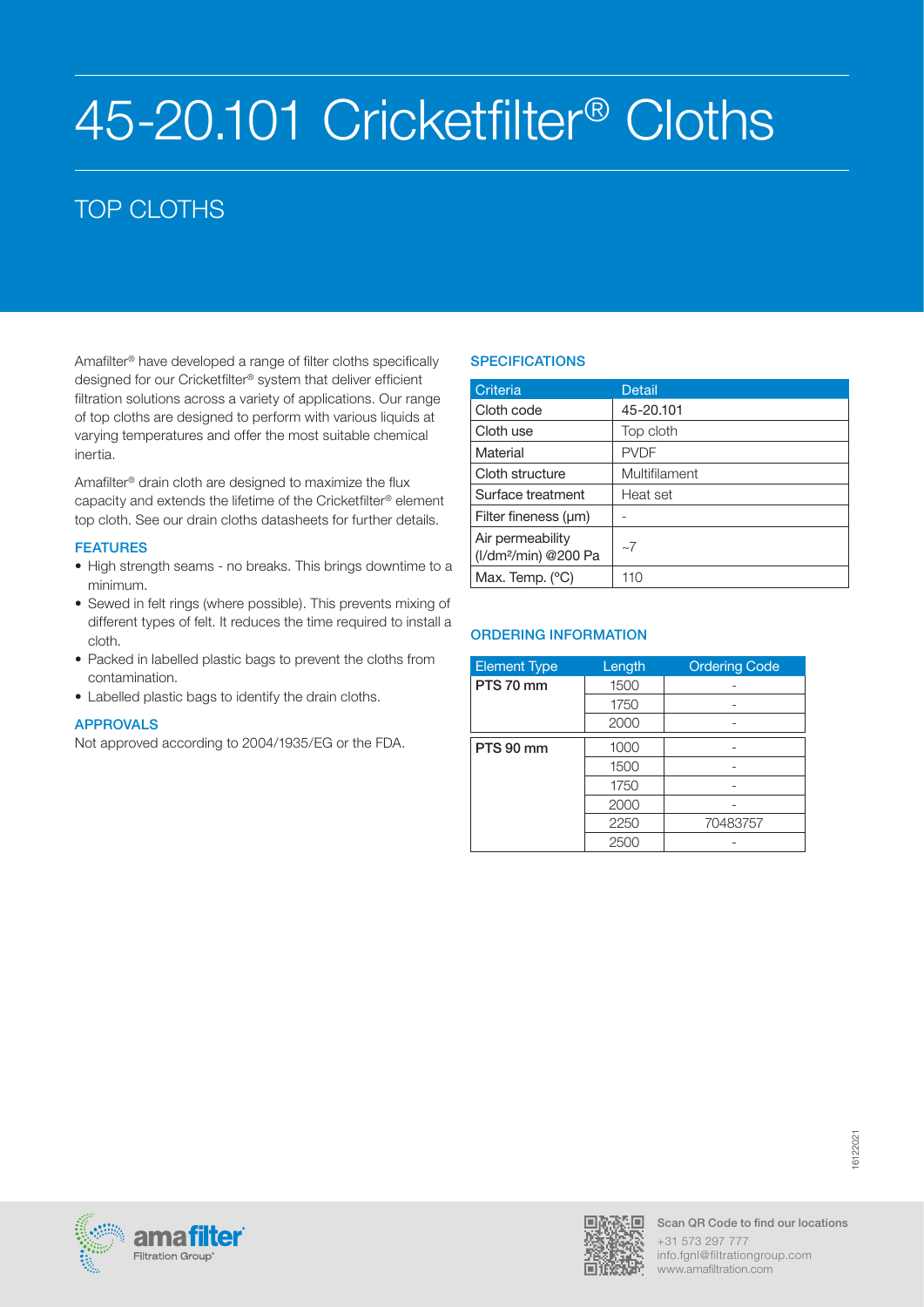# 45-20.102 Cricketfilter® Cloths

# TOP CLOTHS

Amafilter® have developed a range of filter cloths specifically designed for our Cricketfilter® system that deliver efficient filtration solutions across a variety of applications. Our range of top cloths are designed to perform with various liquids at varying temperatures and offer the most suitable chemical inertia.

Amafilter® drain cloth are designed to maximize the flux capacity and extends the lifetime of the Cricketfilter® element top cloth. See our drain cloths datasheets for further details.

### **FEATURES**

- High strength seams no breaks. This brings downtime to a minimum.
- Sewed in felt rings (where possible). This prevents mixing of different types of felt. It reduces the time required to install a cloth.
- Packed in labelled plastic bags to prevent the cloths from contamination.
- Labelled plastic bags to identify the drain cloths.

# APPROVALS

Approved according to 2004/1935/EG, declaration of conformity available on request.

#### **RECOMMENDATIONS**

Use in combination with drain cloth 45-00.001 to further improve the filtration flux and the lifetime of the top cloth (Cricketfilter only).

# **SPECIFICATIONS**

| Criteria                                             | <b>Detail</b> |
|------------------------------------------------------|---------------|
| Cloth code                                           | 45-20.102     |
| Cloth use                                            | Top cloth     |
| Material                                             | <b>PVDF</b>   |
| Cloth structure                                      | Multifilament |
| Surface treatment                                    | Heat set      |
| Filter fineness (um)                                 |               |
| Air permeability<br>(I/dm <sup>2</sup> /min) @200 Pa | $20 + 50%$    |
| Max. Temp. $(^{\circ}C)$                             | 110           |

| <b>Element Type</b> | Length | <b>Ordering Code</b> |
|---------------------|--------|----------------------|
| Type I              | 620    |                      |
|                     | 750    |                      |
|                     | 1000   |                      |
|                     | 1500   | 72403974             |
|                     | 2000   |                      |
| <b>Type II</b>      | 1000   |                      |
|                     | 1500   |                      |
|                     | 2000   |                      |
|                     | 2500   |                      |
| PTS 70 mm           | 1500   |                      |
|                     | 1750   |                      |
|                     | 2000   |                      |
| PTS 90 mm           | 1500   | 70483765             |
|                     | 1750   | 70483766             |
|                     | 2000   |                      |
|                     | 2250   | 70483767             |
|                     | 2500   |                      |





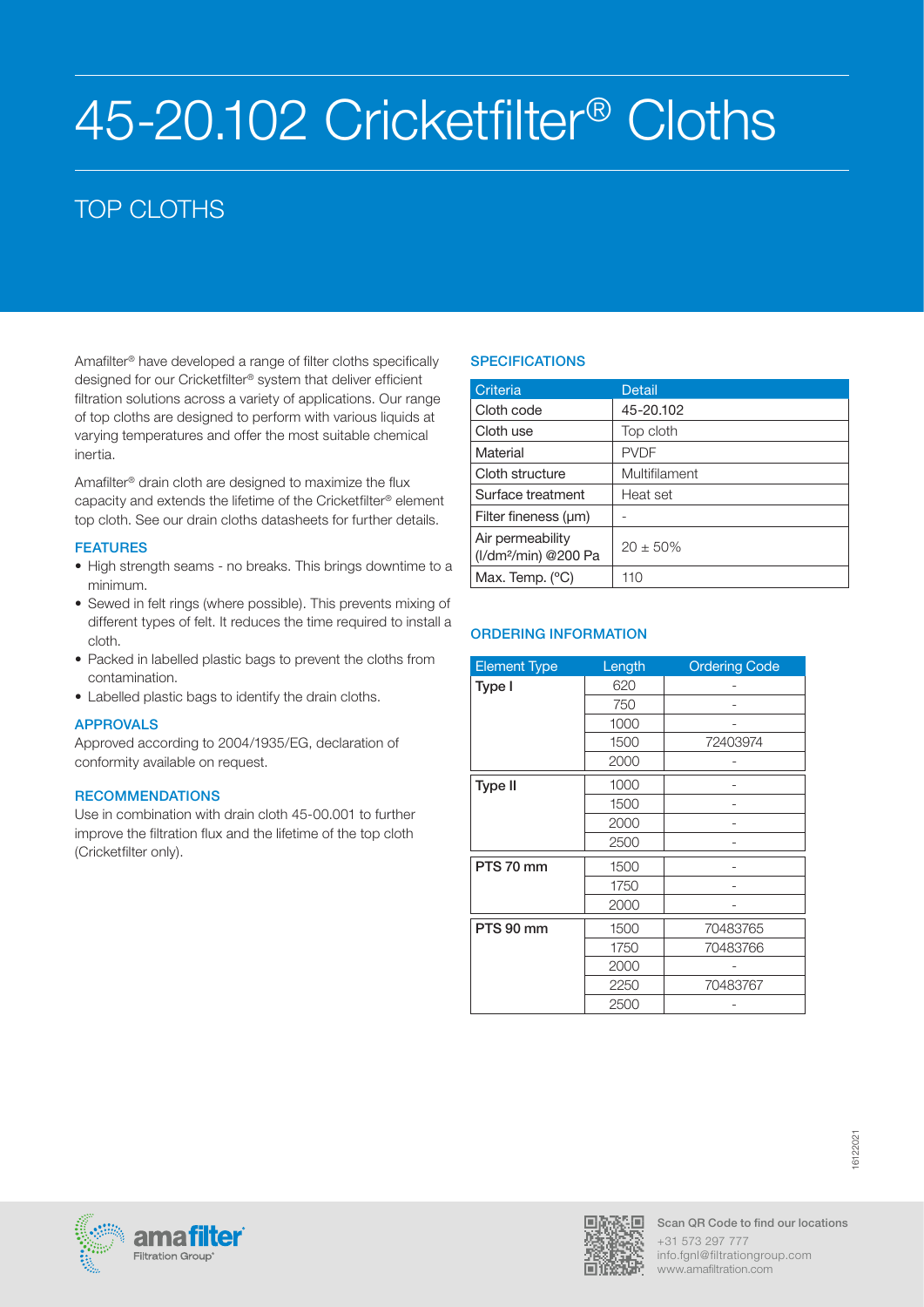# 45-40.101 Cricketfilter® Cloths

# TOP CLOTHS

Amafilter® have developed a range of filter cloths specifically designed for our Cricketfilter® system that deliver efficient filtration solutions across a variety of applications. Our range of top cloths are designed to perform with various liquids at varying temperatures and offer the most suitable chemical inertia.

Amafilter® drain cloth are designed to maximize the flux capacity and extends the lifetime of the Cricketfilter® element top cloth. See our drain cloths datasheets for further details.

# **FEATURES**

- High strength seams no breaks. This brings downtime to a minimum.
- Sewed in felt rings (where possible). This prevents mixing of different types of felt. It reduces the time required to install a cloth.
- Packed in labelled plastic bags to prevent the cloths from contamination.
- Labelled plastic bags to identify the drain cloths.

# APPROVALS

Not approved according to 2004/1935/EG or the FDA.

# **SPECIFICATIONS**

| Criteria                                             | <b>Detail</b>      |
|------------------------------------------------------|--------------------|
| Cloth code                                           | 45-40.101          |
| Cloth use                                            | Top cloth          |
| Material                                             | <b>PVDF</b>        |
| Cloth structure                                      | Mono/Multifilament |
| Surface treatment                                    | Heat set           |
| Filter fineness (um)                                 | ~1.34              |
| Air permeability<br>(I/dm <sup>2</sup> /min) @200 Pa | $-70$              |
| Max. Temp. $(^{\circ}C)$                             | 110                |

| <b>Element Type</b> | Length | <b>Ordering Code</b> |
|---------------------|--------|----------------------|
| Type I              | 620    |                      |
|                     | 750    |                      |
|                     | 1000   |                      |
|                     | 1500   |                      |
|                     | 2000   |                      |
| <b>Type II</b>      | 1000   |                      |
|                     | 1500   | 72465665             |
|                     | 2000   |                      |
|                     | 2500   |                      |
| PTS 70 mm           | 1500   |                      |
|                     | 1750   |                      |
|                     | 2000   |                      |
| PTS 90 mm           | 1500   | 72398380             |
|                     | 1750   | 70483760             |
|                     | 2000   |                      |
|                     | 2250   |                      |
|                     | 2500   |                      |





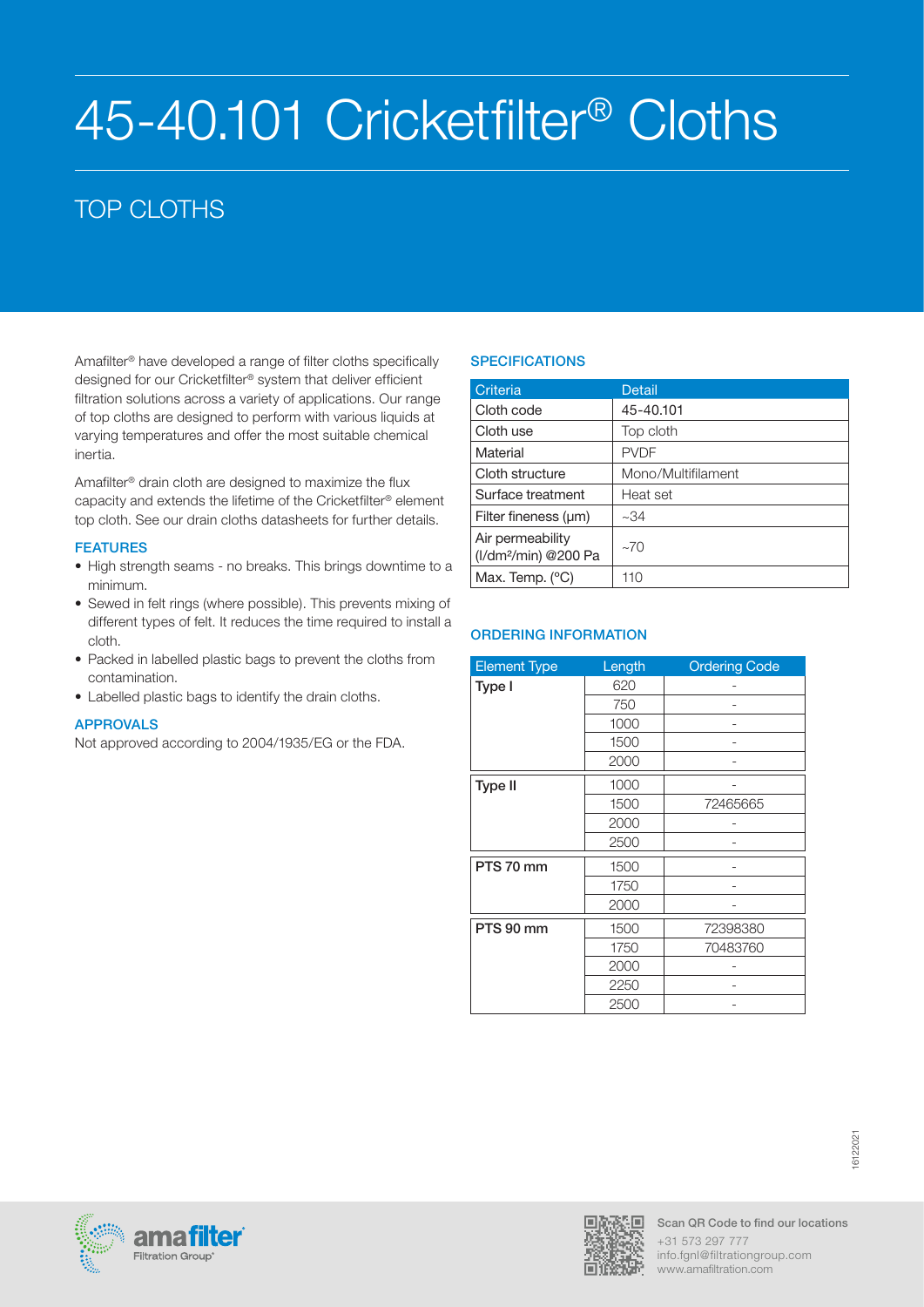# 50-20.200 Cricketfilter® Cloths

# TOP CLOTHS

Amafilter® have developed a range of filter cloths specifically designed for our Cricketfilter® system that deliver efficient filtration solutions across a variety of applications. Our range of top cloths are designed to perform with various liquids at varying temperatures and offer the most suitable chemical inertia.

Amafilter® drain cloth are designed to maximize the flux capacity and extends the lifetime of the Cricketfilter® element top cloth. See our drain cloths datasheets for further details.

### **FEATURES**

- High strength seams no breaks. This brings downtime to a minimum.
- Sewed in felt rings (where possible). This prevents mixing of different types of felt. It reduces the time required to install a cloth.
- Packed in labelled plastic bags to prevent the cloths from contamination.
- Labelled plastic bags to identify the drain cloths.

# APPROVALS

Not approved according to 2004/1935/EG or the FDA.

# **RECOMMENDATIONS**

Use in combination with drain cloth 50-00.000 to further improve the filtration flux and the lifetime of the top cloth.

# **SPECIFICATIONS**

| Criteria                                             | <b>Detail</b>           |
|------------------------------------------------------|-------------------------|
| Cloth code                                           | 50-20.200               |
| Cloth use                                            | Top cloth               |
| Material                                             | <b>PPS</b>              |
| Cloth structure                                      | Multifilament           |
| Surface treatment                                    | Heat-set and Calendered |
| Filter fineness (um)                                 | $-1.4$                  |
| Air permeability<br>(I/dm <sup>2</sup> /min) @200 Pa | $3 + 50\%$              |
| Max. Temp. $(^{\circ}C)$                             | 150                     |

| <b>Element Type</b> | Length | <b>Ordering Code</b> |
|---------------------|--------|----------------------|
| Type I              | 620    |                      |
|                     | 750    |                      |
|                     | 1000   | 72415754             |
|                     | 1500   | 72415755             |
|                     | 2000   |                      |
| Type II             | 1000   |                      |
|                     | 1500   | 72487728             |
|                     | 2000   |                      |
|                     | 2500   |                      |



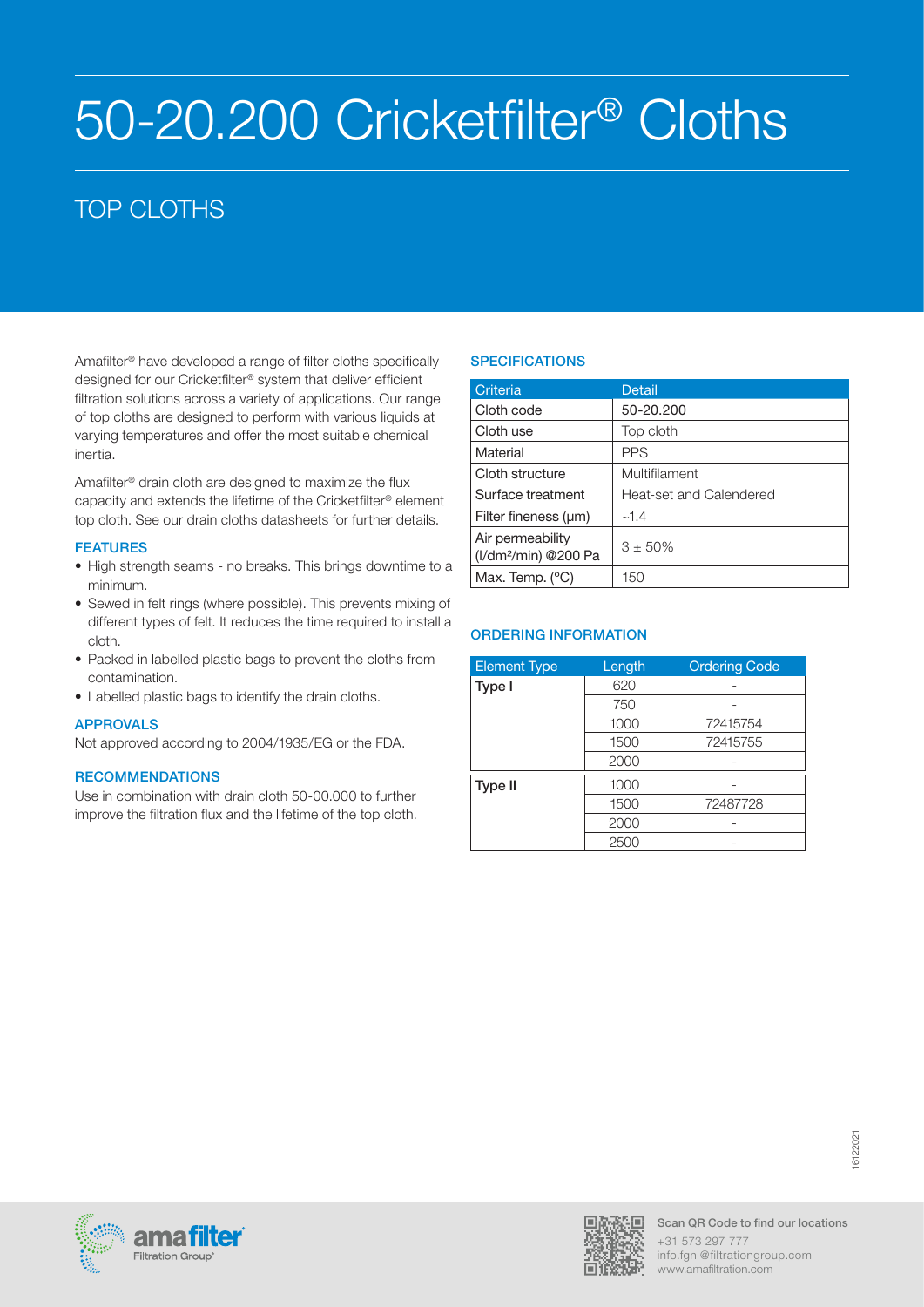# 50-20.201 Cricketfilter® Cloths

# TOP CLOTHS

Amafilter® have developed a range of filter cloths specifically designed for our Cricketfilter® system that deliver efficient filtration solutions across a variety of applications. Our range of top cloths are designed to perform with various liquids at varying temperatures and offer the most suitable chemical inertia.

Amafilter® drain cloth are designed to maximize the flux capacity and extends the lifetime of the Cricketfilter® element top cloth. See our drain cloths datasheets for further details.

# **FEATURES**

- High strength seams no breaks. This brings downtime to a minimum.
- Sewed in felt rings (where possible). This prevents mixing of different types of felt. It reduces the time required to install a cloth.
- Packed in labelled plastic bags to prevent the cloths from contamination.
- Labelled plastic bags to identify the drain cloths.

# APPROVALS

Approved according to FDA, declaration of conformity available on request.

#### Wash the filter cloth before use.

# **SPECIFICATIONS**

| Criteria                                             | Detail        |
|------------------------------------------------------|---------------|
| Cloth code                                           | 50-20.201     |
| Cloth use                                            | Top cloth     |
| Material                                             | <b>PPS</b>    |
| Cloth structure                                      | Multifilament |
| Surface treatment                                    | Calendered    |
| Filter fineness $(\mu m)$                            | ~5            |
| Air permeability<br>(I/dm <sup>2</sup> /min) @200 Pa | ~1            |
| Max. Temp. (°C)                                      | 190           |

| <b>Element Type</b> | Length | <b>Ordering Code</b> |
|---------------------|--------|----------------------|
| Type I              | 620    |                      |
|                     | 750    |                      |
|                     | 1000   | 72470030             |
|                     | 1500   | 72463628             |
|                     | 2000   |                      |
| <b>Type II</b>      | 1000   |                      |
|                     | 1500   | 72487486             |
|                     | 2000   |                      |
|                     | 2500   |                      |
| PTS 70 mm           | 1500   | 72422618             |
|                     | 1750   |                      |
|                     | 2000   |                      |
| PTS 90 mm           | 1500   |                      |
|                     | 1750   |                      |
|                     | 2000   |                      |
|                     | 2250   |                      |
|                     | 2500   |                      |





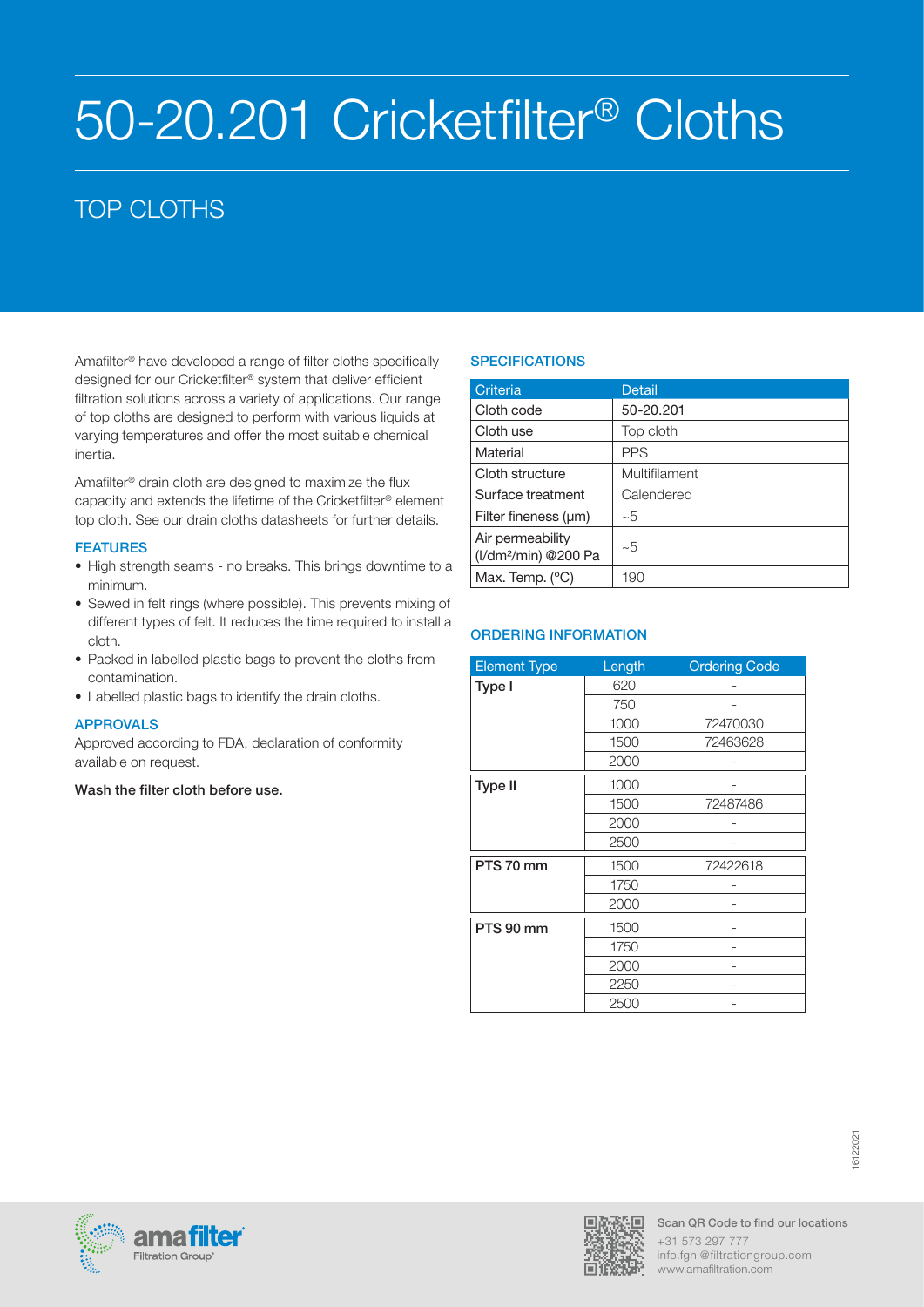# 50-30.201 Cricketfilter® Cloths

# TOP CLOTHS

Amafilter® have developed a range of filter cloths specifically designed for our Cricketfilter® system that deliver efficient filtration solutions across a variety of applications. Our range of top cloths are designed to perform with various liquids at varying temperatures and offer the most suitable chemical inertia.

Amafilter® drain cloth are designed to maximize the flux capacity and extends the lifetime of the Cricketfilter® element top cloth. See our drain cloths datasheets for further details.

# **FEATURES**

- High strength seams no breaks. This brings downtime to a minimum.
- Sewed in felt rings (where possible). This prevents mixing of different types of felt. It reduces the time required to install a cloth.
- Packed in labelled plastic bags to prevent the cloths from contamination.
- Labelled plastic bags to identify the drain cloths.

# APPROVALS

Not approved according to 2004/1935/EG or the FDA.

# **RECOMMENDATIONS**

Use in combination with drain cloth 50-00.001 to further improve the filtration flux and the lifetime of the top cloth.

# **SPECIFICATIONS**

| Criteria                                             | <b>Detail</b>  |
|------------------------------------------------------|----------------|
| Cloth code                                           | 50-30.201      |
| Cloth use                                            | Top cloth      |
| Material                                             | <b>PPS</b>     |
| Cloth structure                                      | Needle felt    |
| Surface treatment                                    | Calendered     |
| Filter fineness $(\mu m)$                            | ~15            |
| Air permeability<br>(I/dm <sup>2</sup> /min) @200 Pa | $100 \pm 15\%$ |
| Max. Temp. $(^{\circ}C)$                             | 140 - 160      |

| <b>Element Type</b> | Length | <b>Ordering Code</b> |
|---------------------|--------|----------------------|
| Type I              | 620    |                      |
|                     | 750    |                      |
|                     | 1000   | 72415757             |
|                     | 1500   | 72415758             |
|                     | 2000   |                      |
| Type II             | 1000   |                      |
|                     | 1500   | 70479425             |
|                     | 2000   |                      |
|                     | 2500   | 72460647             |